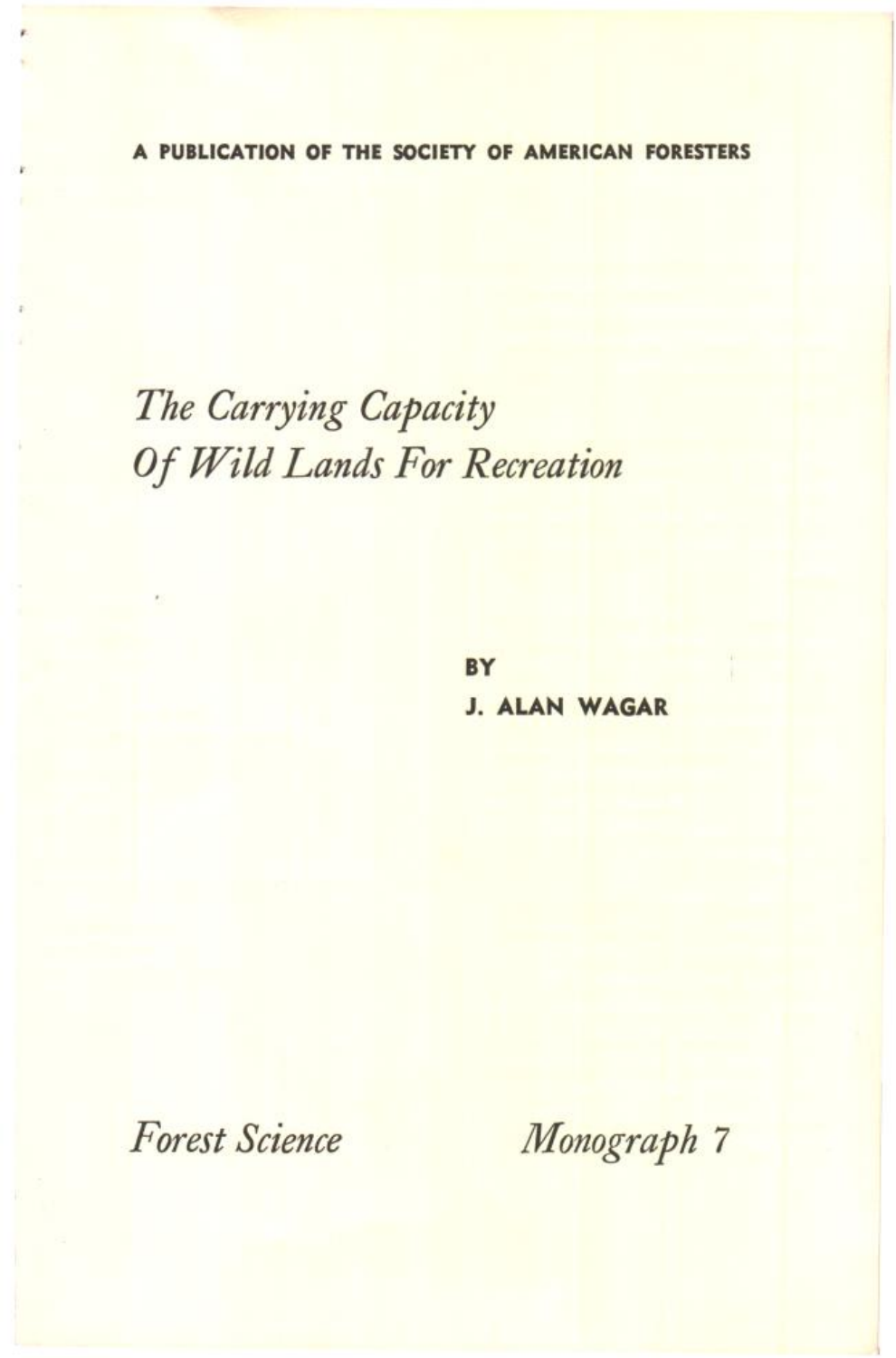#### **PUBLISHED BY SOCIETY OF AMERICAN FORESTERS**

**WASHINGTON, D. C:.** 

FOREST SCIENCE MONOGRAPHS are published **by the Society of American Foresters as supplements to Forest Science. It is intended that these publications will accommodate the longer and more comprehensive articles devoted to forestry research.** 

Papers of 32 printed pages or longer (ap**proximately 20,000 words) will be considered**  for publication as FOREST SCIENCE MONO**oxAPas. The same editor and advisory board will govern acceptance of papers as for Forest**  Science.

**Correspondence concerning manuscripts and other editorial matters should be addressed to**  Dr. John W. Duffield, School of Forestry, **North Carolina State, Raleigh, North Carolina. Correspondence concerning remittances, orders for additional copies, and inquiries concerning the status of manuscripts accepted for publication should be addressed to the Society of American Foresters, I010 16th Street, N.W. Washington, D.C. 20036.** 

**The monographs are published intermittently as separates, but distributed concurrently**  with regular issues of Forest Science<sup>T</sup>free to **subscribers (unless charges are required by the sponsor). The monographs are listed in the table of contents of the appropriate issue of**  Forest Science, and included in the annual **index. The entire cost of printing and mail. ing each monograph (but not editorial costs) must be met by the author or other agency.** 

# Board of Editors

#### John W. Duffleld

**Editor**  School of Forestry, **North Carolina State of the University of North Carolina at Raleigh** 

#### **Henry Cleaper F. H. Eyre**

Society of **American Foresters** 

**V. L. Harper** Forest Service, U.S. Department of Agriculture

> **Business Manager Yoaag W. Raiaaf**  Society of **American Foresters**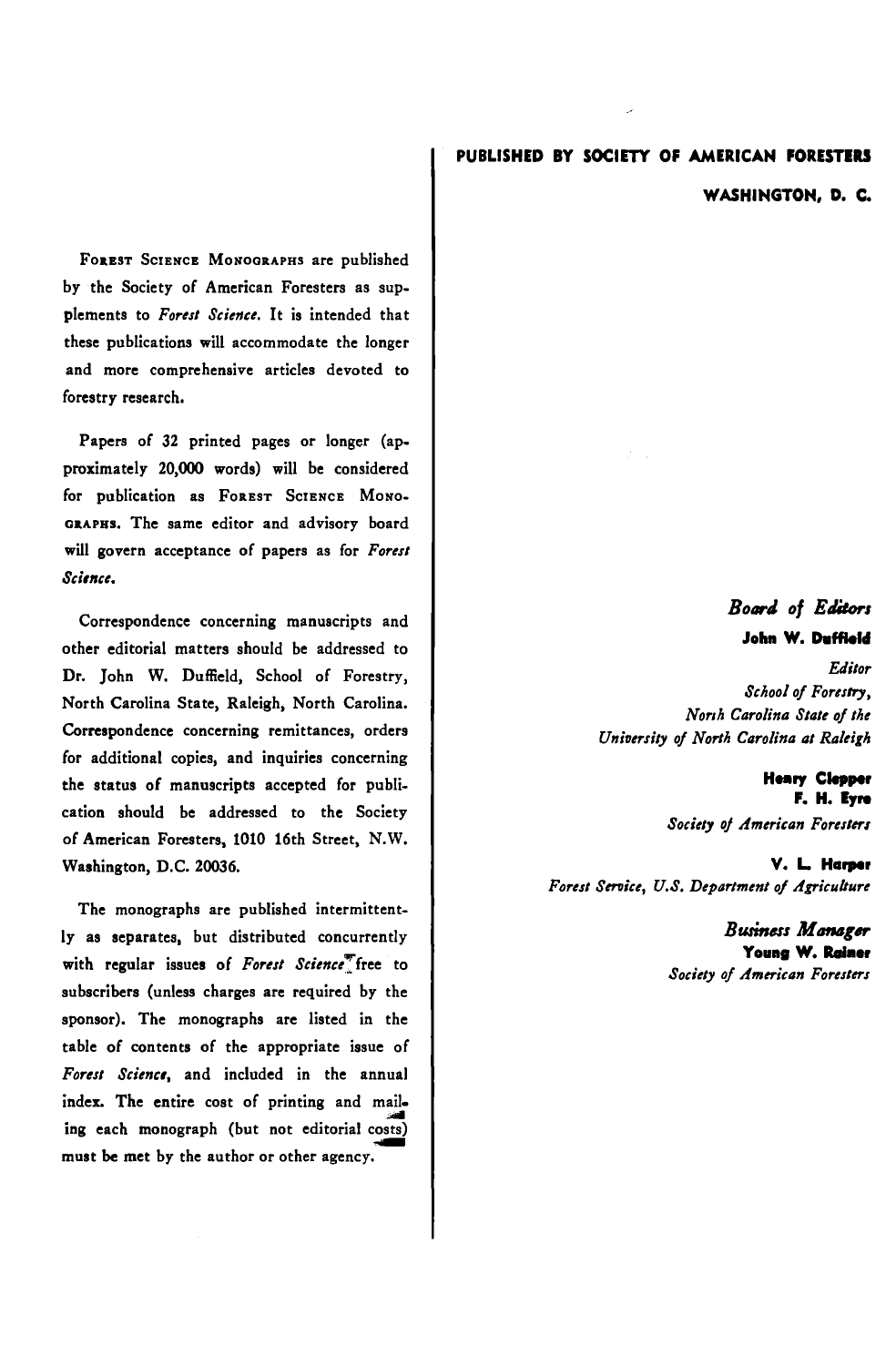# **A PUBLICATION OF THE SOCIETY OF AMERICAN FORESTERS**

# **The Carrying Capacity Of Wild Lands For Recreation**

 $\overline{\phantom{a}}$ 

**BY J. ALAN WAGAR** 

**Forest Science- Monograph 7-1964**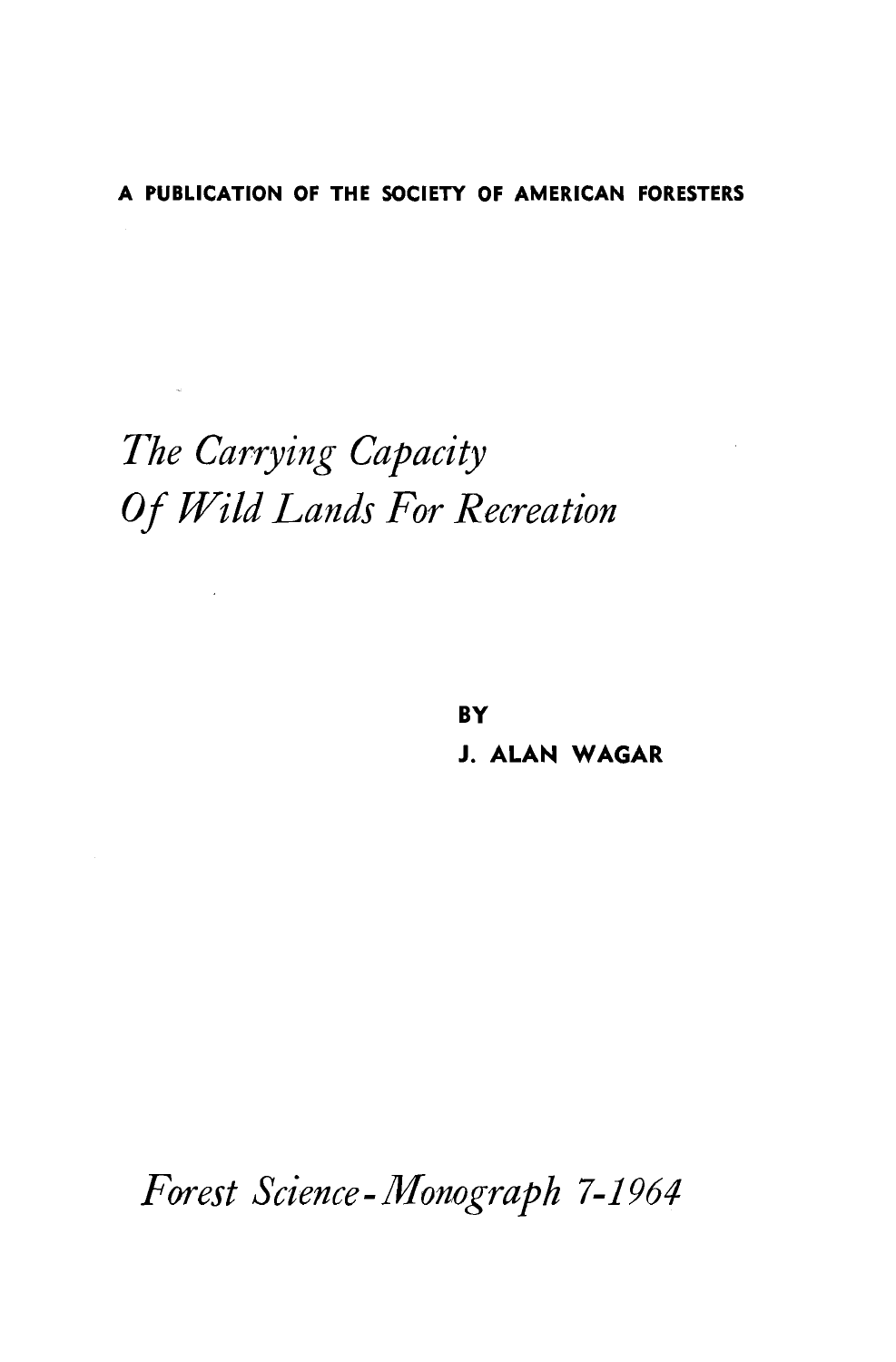**Copyright, 1964**  by the Society of American Foresters

 $\Delta \sim 10^4$ 

Printed in the United States of America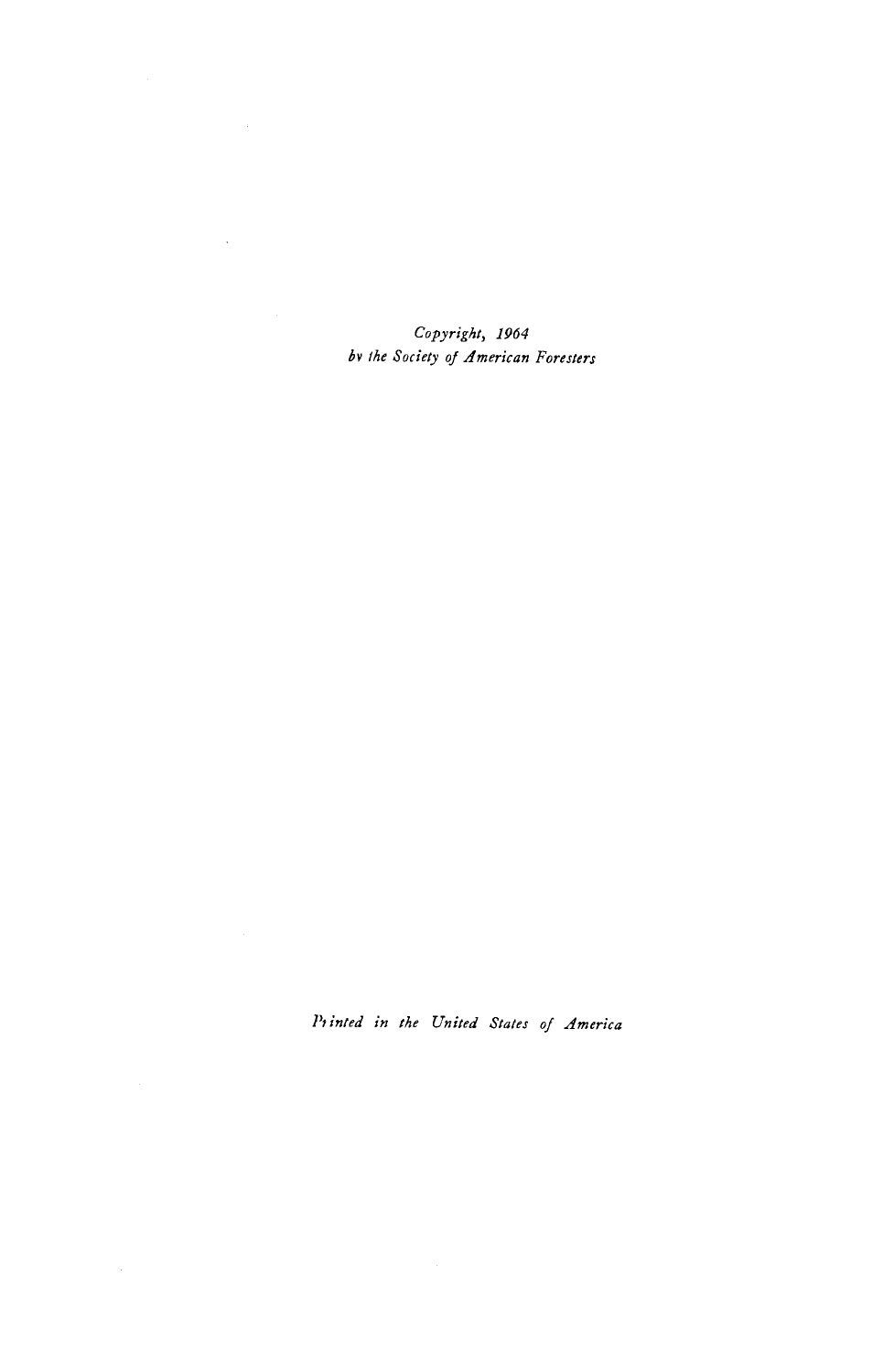# **CONTENTS**

|                                                         | 1        |
|---------------------------------------------------------|----------|
|                                                         | 3        |
| Carrying Capacity and its Place in Wildland Recreation  | 3        |
| The Concept of Carrying Capacity                        | 3        |
| Carrying Capacity in the Management of Recreation Lands | $\bf{4}$ |
| Crowding and Recreational Quality                       | 6        |
| Quality and the Satisfaction of Needs                   | 6        |
| The Diversity of Tastes in Wildland Recreation          | 11       |
| Providing Quality Recreation for more People            | 12       |
|                                                         | 12       |
|                                                         | 13       |
|                                                         | 14       |
|                                                         | 15       |
| Management of Biotic Communities                        | 15       |
| Predicting the Durability of Biotic Communities         | 15       |
|                                                         | 15       |
| The Durability of Trampled Vegetation                   | 17       |
|                                                         | 20       |
|                                                         | 23       |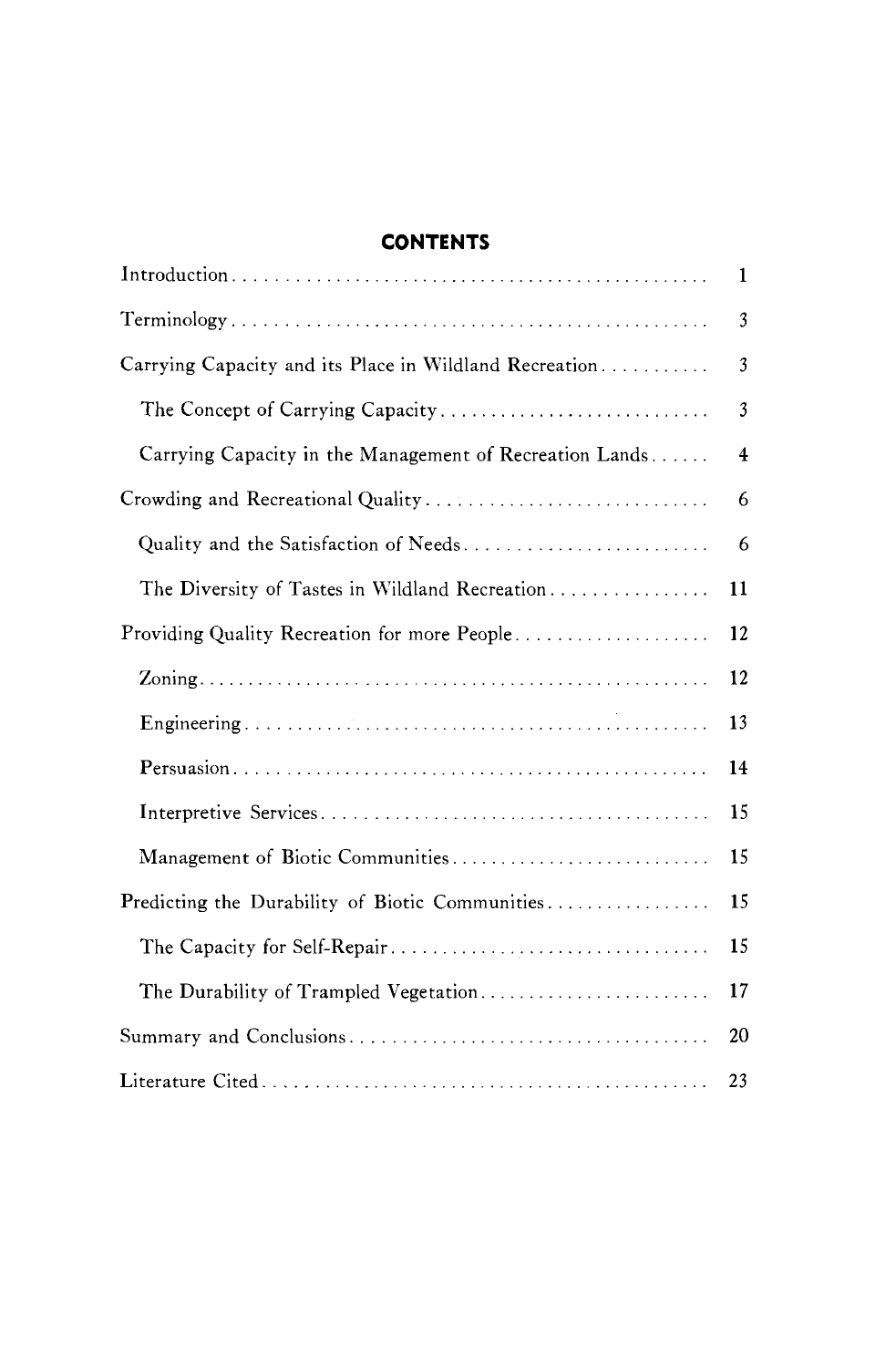# **Preface**

**The study reported here was initiated with the view that the carrying capacity of recreation lands could be determined primarily in terms of ecology and the deterioration of areas. However, it soon became obvious that the resource-oriented point of view must be augmented by consideration of human values.** 

**In this monograph the author has described an ecological experiment and has included ecological discussions. But in weighing the merits of limiting the numbers of recreationists, he has also considered the objectives and values of using land for recreation. Since these considerations go beyond available data and beyond the possibilities of reasonably small experiments, much of this study is at an abstract level. Accordingly, many of the conclusions are based on a reasoned analysis rather than measured data.**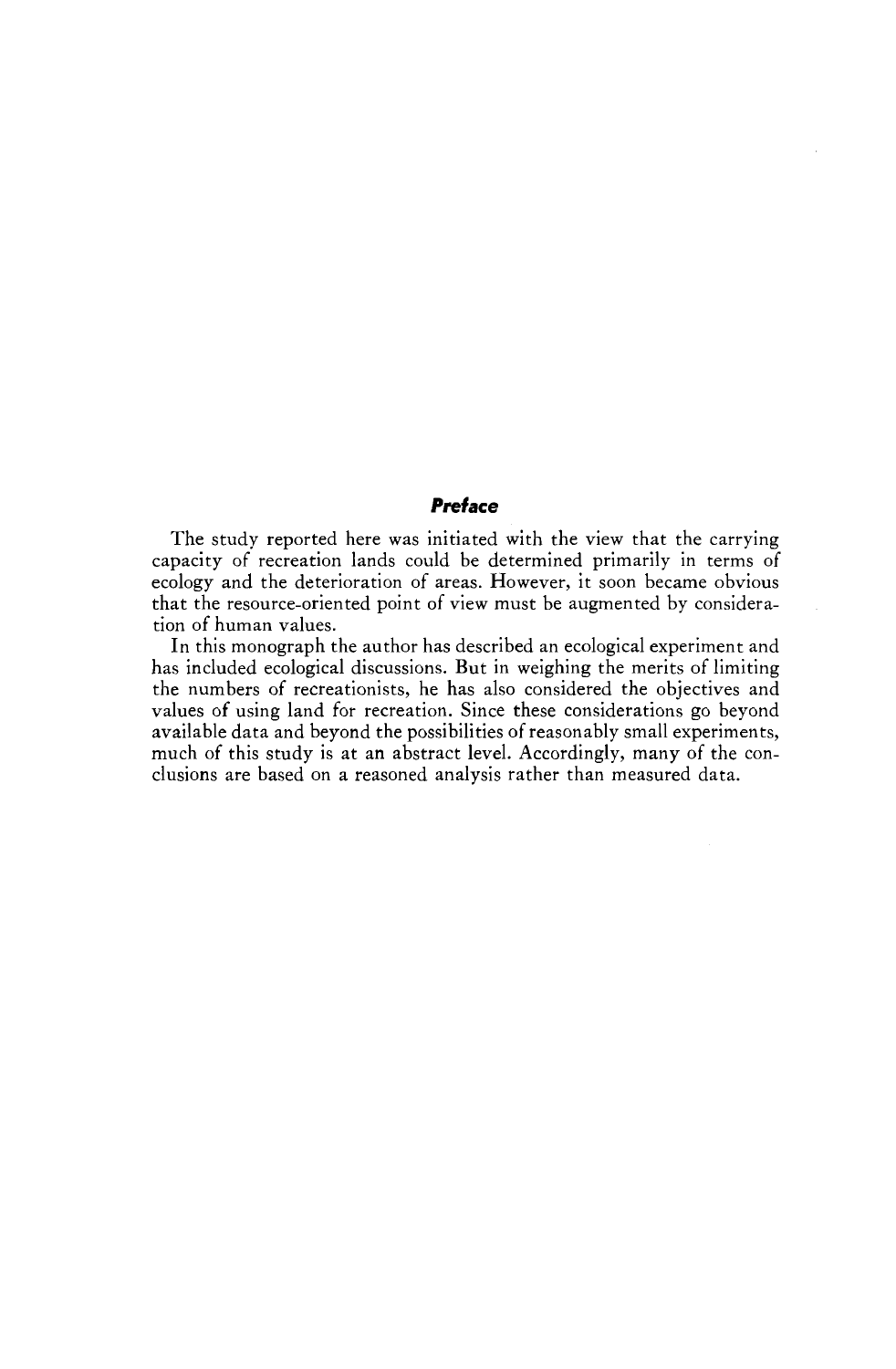#### **Acknowledgements**

**The author wishes to express his gratitude to those who have contributed to this undertaking. For comments, advice, and encouragement that have strengthened this study from the first outline to its final form, particular thanks are expressed to the doctoral committee: Professors Grant W. Sharpe, Stanley A. Cain, Kenneth P. Davis, G. Robinson Gregory, and Harlow O. Whirremote. At the Northeastern Forest Experiment Station of the U.S. Forest Service, Hubert D. Burke and Warren T. Doolittle reviewed the entire study; C. Allen Bickford and Kenneth D. Ware reviewed the handling of statistical data. The Division of Parks in Michigan's Department of Conservation gave permission for the field study on its Brighton Recreation Area; Leonard W. Bierlein, then manager of the area, was very helpful. Glen P. Bruneau, of the Department of Wood Technology, University of Michigan, helped build the tamp used in the field study. Lastly, and most of all, the author is indebted to his father, J. V. K. Wagar, for years of stimulating thought concerning the management of wild lands.** 

**The author has selected, interpreted, and omitted ideas from the wealth of materials suggested by these people and is solely responsible for any errors that remain.**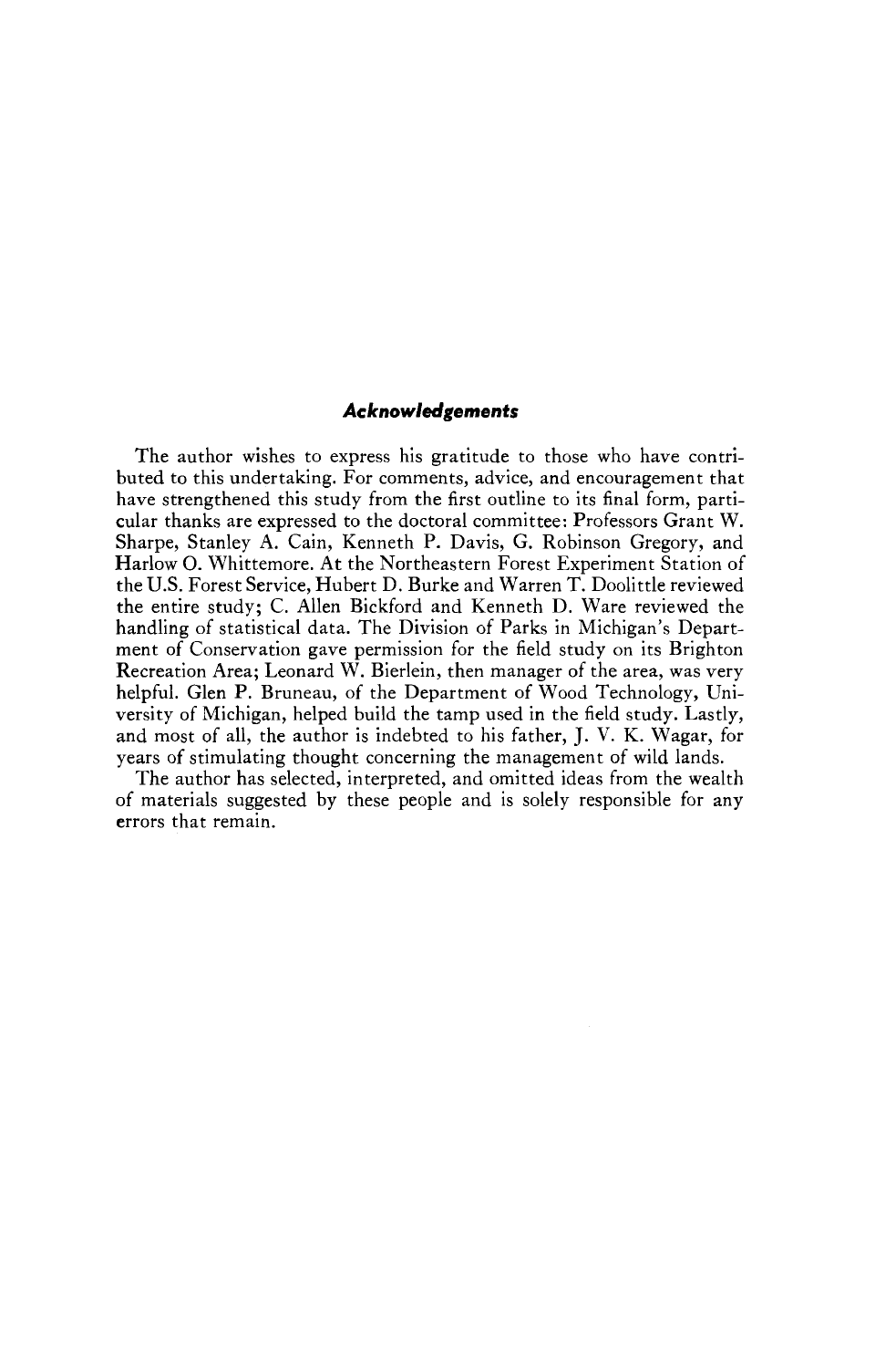# **The Carrying Capacity Of Wild Lands For Recreation**

#### **BY J. ALAN WAGAR**

Abstract. As increasing numbers of recreationists visit wild lands, some values are so dim**inished that many people have wondered if these lands have maximum carrying capacities at which recreational use should be limited. This study analyzes the carrying-capacity problem in terms of (1) the impact of the recreational environment on people, (2) the impact of people on the recreational environment, and (3) management procedures to modify these reciprocal impacts. The study includes an analysis of the human as well as the ecological and management considerations that must go into administrative decisions to limit recreational use. It also evaluates the probable effects of crowding on satisfaction of the needs and desires that motivate wildland activities. Ecological considerations include an experiment in which recreational foot traffic was simulated on a series of vegetated plots. Management considerations include zoning, engineering, interpretation, and persuasion. Ten conclusions are given. Among these are: (1) Recreational carrying capacity is not an absolute value inherent solely in the ecology and characteristics of each land area; (2) accepting limitation of use is only one of the costs that can be paid for quality recreation; (3) for some kinds of recreation, management procedures may permit high rates of use without a reduction in quality; and (4) relationships between vegetation, visitor use, and site factors can be described and used as tools for predicting the impact of visitors on recreation areas.** 

# **Introduction**

**MANY CITIZENS of our relatively young nation still crave the vigorous outdoor adventure, vast space, and freedom that are so prominent in American traditions of self-reliance, fortitude, and pioneering. In recent years better highways and automobiles, increased leisure time, a rising standard of living, and an expanding population have contributed to an explosive increase in wildland recreauon (Fig. 1).** 

**Although most people in the United States no longer accept the cut-out-andget-out exploitation of timber, our attitude toward wildland recreation is often one of exploitation. We still tend to think of recreation primarily in terms of access**  **rather than as something to manage on a sustained basis. National traditions hold that wildland recreation is free, is a right and heritage, and is available in undiminished quality for all who seek it. But quality in such recreation is no longer assured merely by provision of access.** 

**The author is Leader of the cooperative recreation research unit of the Intermountain Forest & Range Experiment Station, Forest Service, U.S. Department of Agriculture, located at Utah State University, Logan, Utah. From 1959 until July 1962 he served as Research Forester in recreation studies at Warren, Pennsylvania, with the Forest Service's Northeastern Forest Experiment Station. This paper is based on a doctoral dissertation accepted by the University of Michigan in 1961. Manuscript received Oct. 11, 1963.**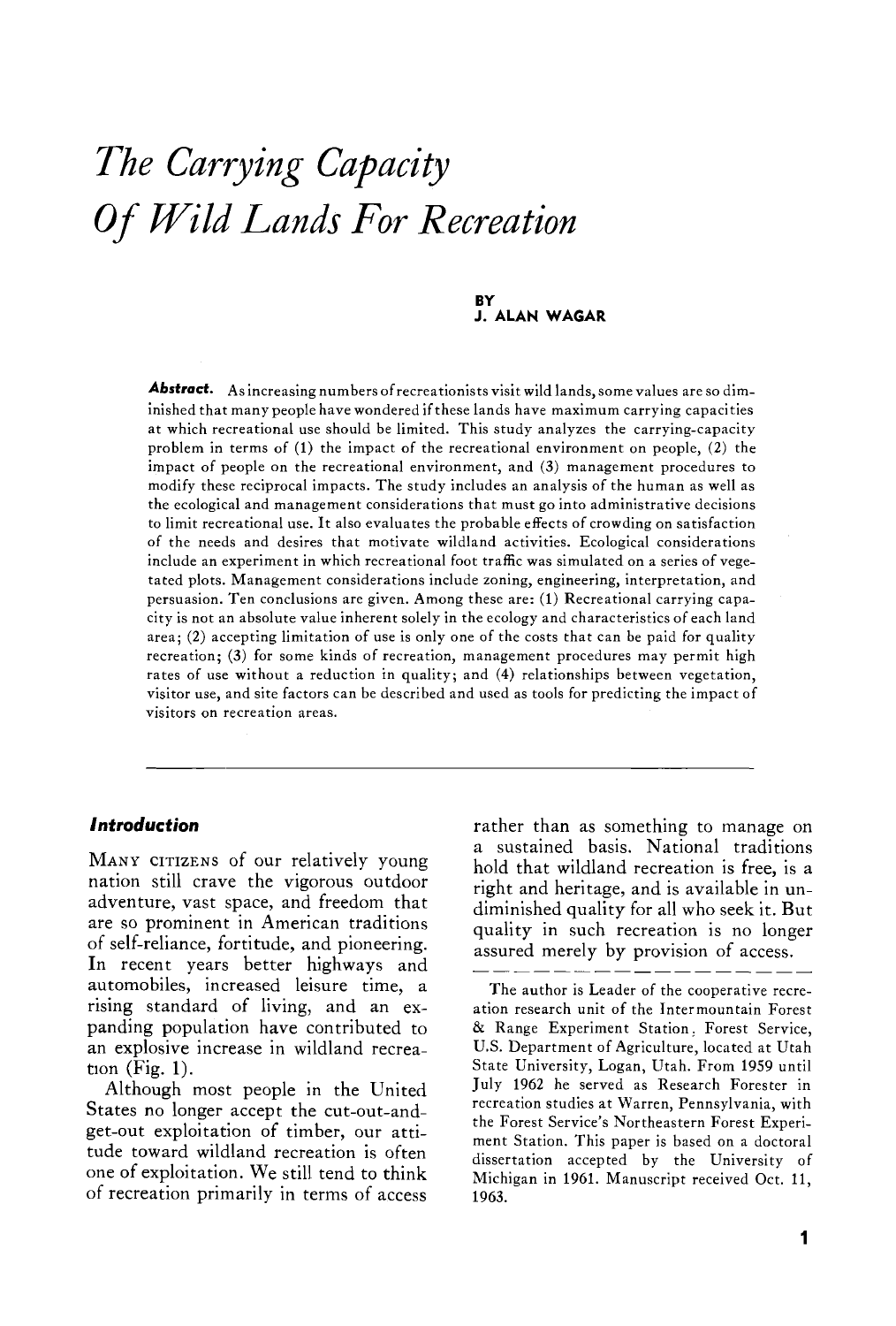

FIGURE 1. Recreational use of the national forests. (Adapted from "Operation **Outdoors," U.S. Forest Service 1957.)** 

**When too many people use the same area, some traditional wildland values are lost. Adams (1930), Meinecke (1932), and**  Leopold (1934) wrote of this even before **the big increase in outdoor recreation after World War II. And articles such as "Let's Close the National Parks" (DeVoto 1953), "It's getting Crowded in the Great Outdoors" (Anonymous 1957), and "Crisis in Outdoor Recreation" (Clawson 1959) appear with increasing frequency. Swamped with visitors, the National Park Service launched Mission 66 in 1956 to meet both immediate demands, and those predicted for 1966, the service's fiftieth anniversary. Subjected to the same recreational pressures, the U.S. Forest Service initiated Operation Outdoors in 1957 to provide for the visitors expected by 1962. Actual use has exceeded the conservative predictions of both programs, and visits to the national forests in 1959 were already more than 15 million above the 66 million that had been predicted for 1962. Since 1956, a bill to provide a wilderness system has been introduced in each Congress; and in 1958** 

**Congress authorized the Outdoor Recreation Resources Review Commission The same questions recur: How much land is enough? What is the carrying capacity of these wild lands ? Must wildland recreation now be managed on a sustained-yield basis ?** 

**Resource managers are already accustomed to thinking of sustained-yield management in such terms as allowable timber harvests and allowable numbers of livestock on rangelands. Studies of these allowable limits have proved useful, and the same patterns of thought have been applied to recreation (Wagar 1946). Thus in recent years the carrying capacity of wild lands for recreation has been identified as an area in need of study. For example, in his problem analysis of forest recreation research Dana (1957) listed determination of carrying capacity as a major problem area; and the Outdoor Recreation Resources Review Commission (1960) recognized the importance of inventorying the carrying capacities of present and potential outdoor recreation areas.**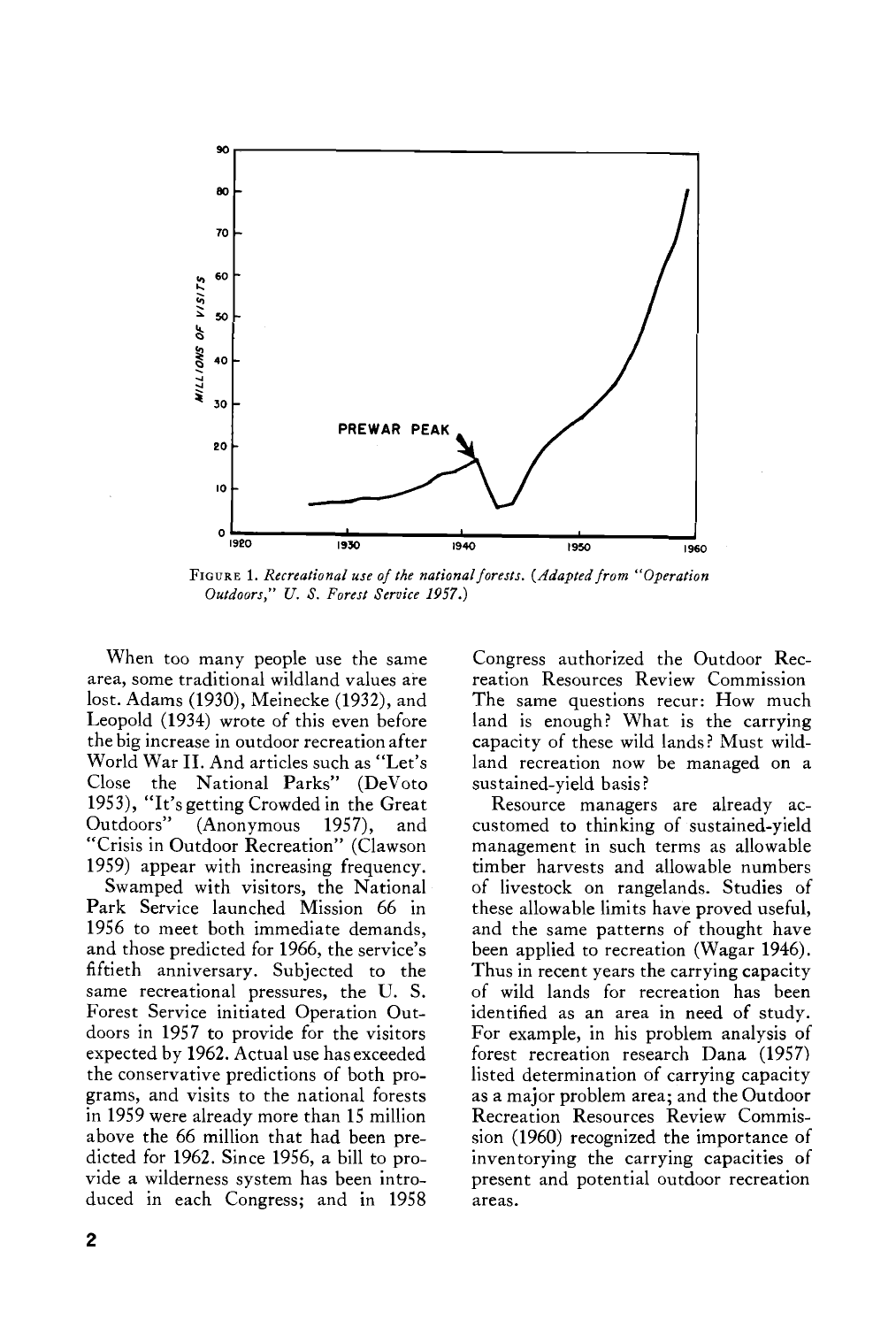**Although carrying capacity is frequently mentioned in discussions of wildland recreation, the term has been applied loosely. There is no accepted statement of what it means or how it should be computed. To clarify the meaning and use of the concept, the purposes of this monograph are: (1) to identify and analyze the main factors that determine the recreational carrying capacity of wild lands; (2) to discover the place of carry**ing capacity in the management of recreation lands; and (3) to test the possibility **of using regression equations for describing the relationships between vegetation, visitor use, and site factors on recreation areas.** 

# **Terminology**

**Several of the following terms are subject to more than one interpretation, but •n this mongraph they are used as defined below.** 

**I4/ild lands are non-urban areas that are not intensively managed and manipulated. They include most managed forests but not city parks with their exotic plants, "manicured" lawns, and sprinkler systems. The term is not exact because it includes lands that are under management and are not truly wild. Through long usage it has come to apply to lands that are sparsely settled and present a fairly natural appearance. Forests, deserts, mountains, grasslands, and other extensive lands are normally included.** 

**Recreation refers primarily to creative leisure-time activities (U.S. National Park Service 1941) rather than the benefits or effects of activities. As Slavson (1946) pointed out, "since the chief value of recreation is in that it balances the human organism physically and psychologically,... (it) must be based on selfchoice, initiative, and spontaneity."** 

*Wildland recreation* is recreation that is **characteristic of wild lands and includes activities ranging from typical state park recreation to wilderness travel. This in-** **cludes such activities as picnicking, hiking, and viewing natural surroundings.** 

**Recreational quality is the degree to which a recreational experience or area normally contributes to the physical and psychic well-being of recreationists. Thus a thoroughly worn area usually offers lower recreational quality than areas presenting a fresh and natural scene. Individual tastes differ, and an experience is of high quality only to people for whom it provides a large measure of enjoyment or well-being.** 

**Recreational carrying capacity is the level of recreational use an area can withstand while providing a sustained quality of recreation. Defining this capacity has some similarity to defining how many people one pie will serve. The number served depends on the size of servings. In many recreational situations, however, the dynamics of living communities must be considered. If quality is to be sustained, it is important that values not be used up faster than they are produced, a**  process equivalent to spending both in**terest and capital from a savings account.** 

**Needs and desires are considered together in this analysis and include all the requirements, drives, and wishes that motivate human behavior.** 

# **Carrying Capacity and Its Place in Wildland Recreation**

# **The Concept of Carrying Capacity**

**Man has faced the limited carrying capacity of land since prehistoric times. The Old Testament and other ancient writings contain many references to the land's limitation. Usually the problem has been one of insufficient food. Thus Haddon (1927) wrote of human migrations as "nearly always resulting from a dearth of food or from over-population." The many food shortages and migrations are indicated' by Spoehr's (1956) estimate that man had spread into every major land area by 10,000 or perhaps 20,000 B. C.**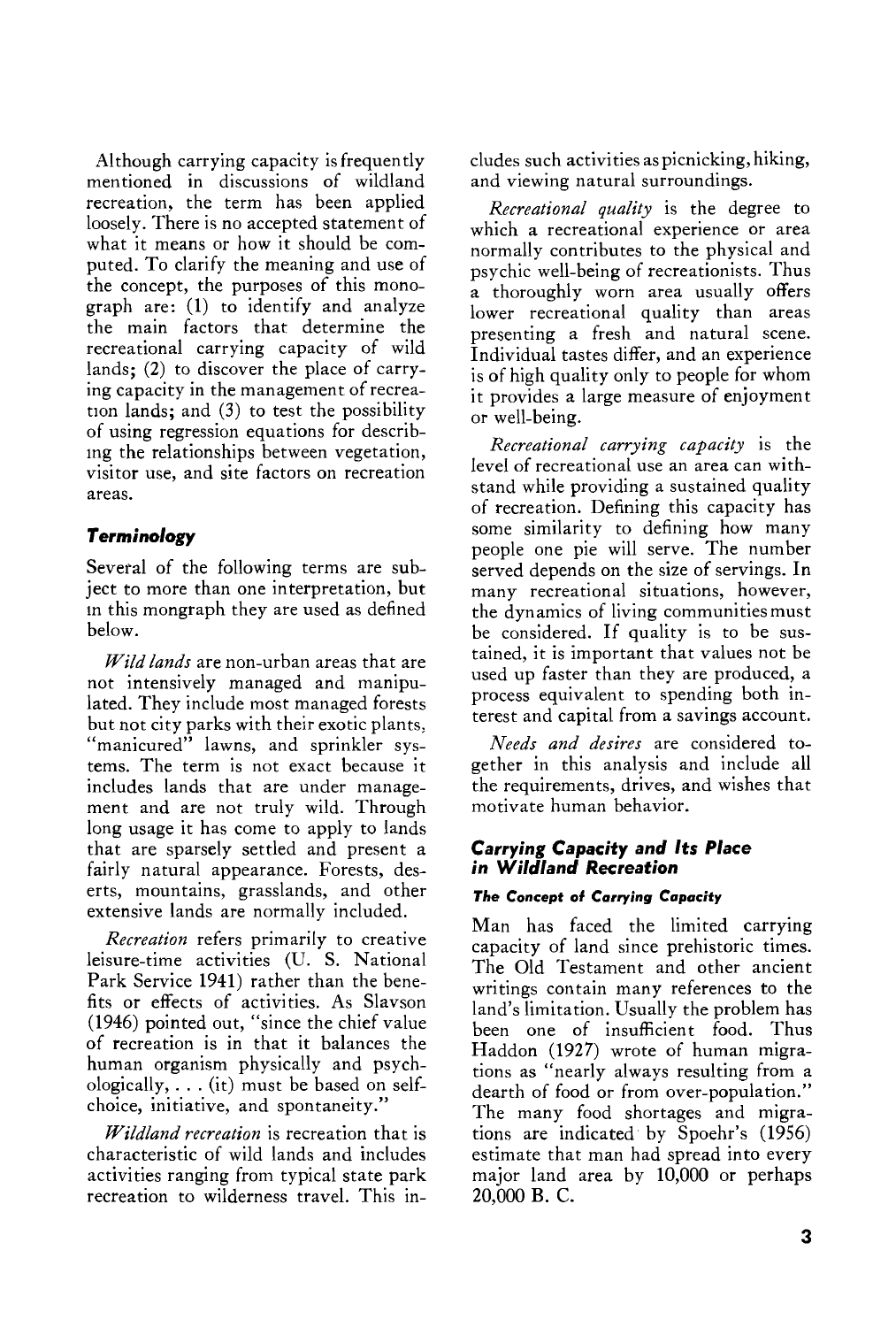**Needs for sustained production of timber were recognized as early as the ninth century when, in Japan, "fear of timber famine led even to planting in the provinces of Noto" (Fernow 1911). According to Heske (1938),"The fear of wood famine forced the regulation of timber cutting and thereby introduced sustained-yield management... in the more densely populated parts of Germany between the thirteenth and sixteenth centuries." In France it was recognized that unlimited grazing might destroy**  whole forests, and **b** egin ningin 1318 royal **edicts restricted the area of public forests on which grazing was permitted (Burtrick 1926).** 

**Although overgrazing had caused severe damage in the Old World, the United States did not profit from the example. Destruction ofrange lands began as early as the 1860's (Stewart 1936). By the 1880's the problem was generally recognized. Many areas, however, are still overstocked today. Nor is land abuse limited to the United States. Vogt (1955) estimated that, of the earth's population, "well under twentypercent--perhaps even** fewer than twelve percent-are using **their soil, water, forests, and grasslands on a sustained yield basis."** 

#### **Carrying Capacity in the Management of Recreation Lands**

**The effects of human numbers on recreation were also recognized very early, and some of the first regulations in European forests were those reserving hunting as an exclusive right of the nobility. During the reign of Charlemagne (768-814) severe fines were imposed on poachers (Fernow 1911, Heske 1938). This guarded**  the prerogatives of high-born persons **but may also have shown concern that too many hunters would reduce the quality of the sport. From England an anonymous poem of 1598 (as quoted from**  Outdoor America 1955) complained:

**But now the sport is marred; And wot ye why? Fishes decrease-- For fishers multiply.** 

**Since the automobile was developed, and especially since the end of World War II, outdoor recreation in the United States has increased tremendously. And managers of overcrowded areas face problems of defining, understanding, and augmenting the carrying capacity of recreation lands.** 

**On the basis of experience, several guides have been developed for the space requirements of recreationists. The U. S. Forest Service (1957) has used 100 feet as the standard minimum distance between family camping units. Allowing for roads and toilets, such spacing permits about three campsites per acre. The National Park Service (1960) has generally placed between four and seven campsites per acre. One state park in New York**  allows 25 to 35 feet of linear distance **along a roadway for each site. Experience there has shown that two parties often try to use one site if 40-foot site spacing**  is used.<sup>1</sup>

**To estimate space requirements for summer camps, the Boy Scouts of America (1950) have used 1 acre per boy for the maximum weekly attendance expected. For every thousand people the National Park Service (1959) has suggested the following standards of area for parks, wilderness, nature preserves, and scientific monuments: 15 acres in areas of local significance, 30 acres in areas of statewide significance, and 200 acres in areas of national significance. For wilderness astandard of 1 man-day of use per season on each 3 acres has been suggested. This intensity of use is less than that now found on the most heavily used Forest Service wilderness areas.** 

**In every statement of carrying capacity there must be, at least implicitly, a statement of some management objective. For example, a rancher may want to stay in business and to pass a productive ranch property to his descendants. His management objective would be the production of animals at a level that could** 

**a Wintermute, Clyde. Personal communication 1960.**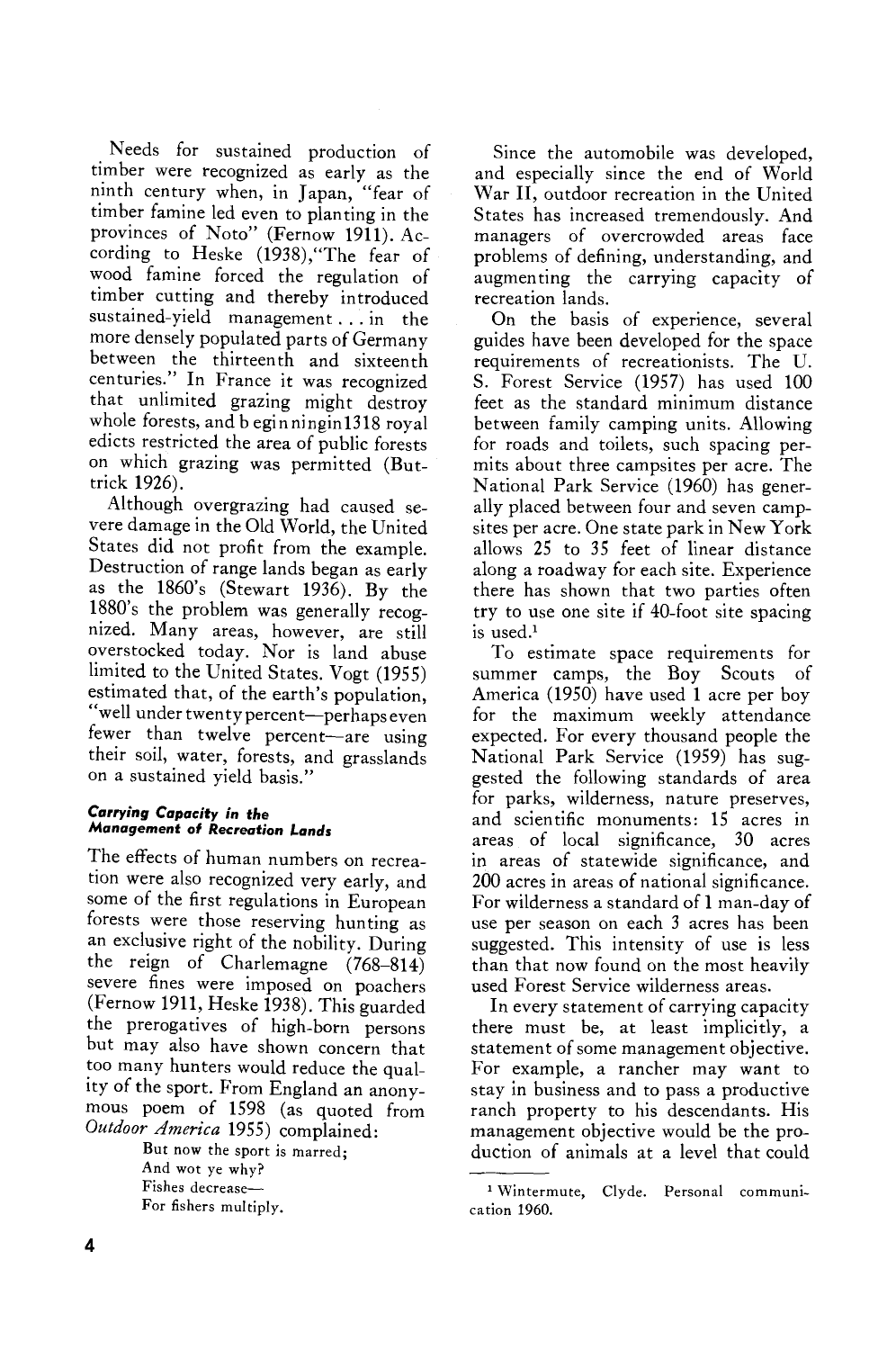**be sustained indefinitely and would yield the greatest continuous profit. To reach his objective he would set a carrying capacity that would not reduce range quality below the level required by his objective. Levels of stocking might be •ncreased without damage to range quality by investment in such range improvement measures as brush removal and reseeding.** 

**In the same manner, recreational carry- •ng capacity must be considered as a means to an end, not an absolute limit that is inherent in each area. Recreational carrying capacity is the level of use at**  which quality remains constant. But **quality can be constant at high or low levels. For example, a small picnic area may withstand 100 people per day for many years while maintaining a constant level of greenery, quietness, and general pleasantness. This is a fixed level of quality, and one level of carrying capacity •s thus 100 persons per day. But if exactly 200 people were to use this area each day, some of the vegetation would die, noise levels would increase, and there would be a decline in quality. At this new level of use, however, a new equilibrium would be reached at which quality no longer declined. By definition, carrying capacity would now be 200 people per day. As an extreme case, it would be possible to put so many people into the area that all the vegetation and soil would be lost and the place would become noisy and unpleasant. Even here the quality, while very low, would reach an equilibrium and remain constant for a constant number of visitors. Carrying capacity might now be 20,000 people per day. Obviously, there must be some management objective on which to base a satisfactory level of quality.** 

**People seek wildland recreation for the enjoyment and benefit it gives. Yet it is only one of the products and services they want from a limited supply of land. Just as material products tend to reach a market price according to supply and demand, for any set of circumstances there will be a limit to what other values** 

**people will sacrifice for quality recreation. Thus, for purposes of determining recreational carrying capacity, the objective of managing wild lands may be stated as sustained production of the highest quality recreation that is possible at acceptable costs. On public lands, which provide most wildland recreation, decisions as to what costs are acceptable will have to be made by public servants striving to achieve the public good.** 

**Accepting limitation of use will mean fewer visits per person and is only one of the costs that can be paid for high-quality recreation. Recreationists can also pay for quality by:** 

**I. Giving up quantities of products and services that could be produced if recreation were restricted to less land. For example, New Yorkers have been willing to forgo the timber that could have been produced in the Adirondack Forest Preserve.** 

**2. Paying higher costs for products and services that are less abundant because recreation has been included among land uses. Thus lumber may be more expensive because timber harvests are reduced in roadside strips left for the benefit of recreationists.** 

**3. Accepting regulation of conduct and movements. If people are willing to remain on trails, they will not damage offtrail areas.** 

**4. Accepting a different kind of recreational experience. For example, concrete walks and irrigated lawns are unnatural but withstand more use than semi-arid forest lands.** 

**5. Spending time, money, and effort to reach quality recreation areas. Examples would include fishing in Canada, hunting in Africa, and hiking beyond crowded roadsides.** 

**6. Paying for acquisition, development, and management of recreation lands through taxes, entrance fees, or other means. To some extent, these costs can be substituted for limitation of use and for each other.** 

**Wildland recreation has traditionally**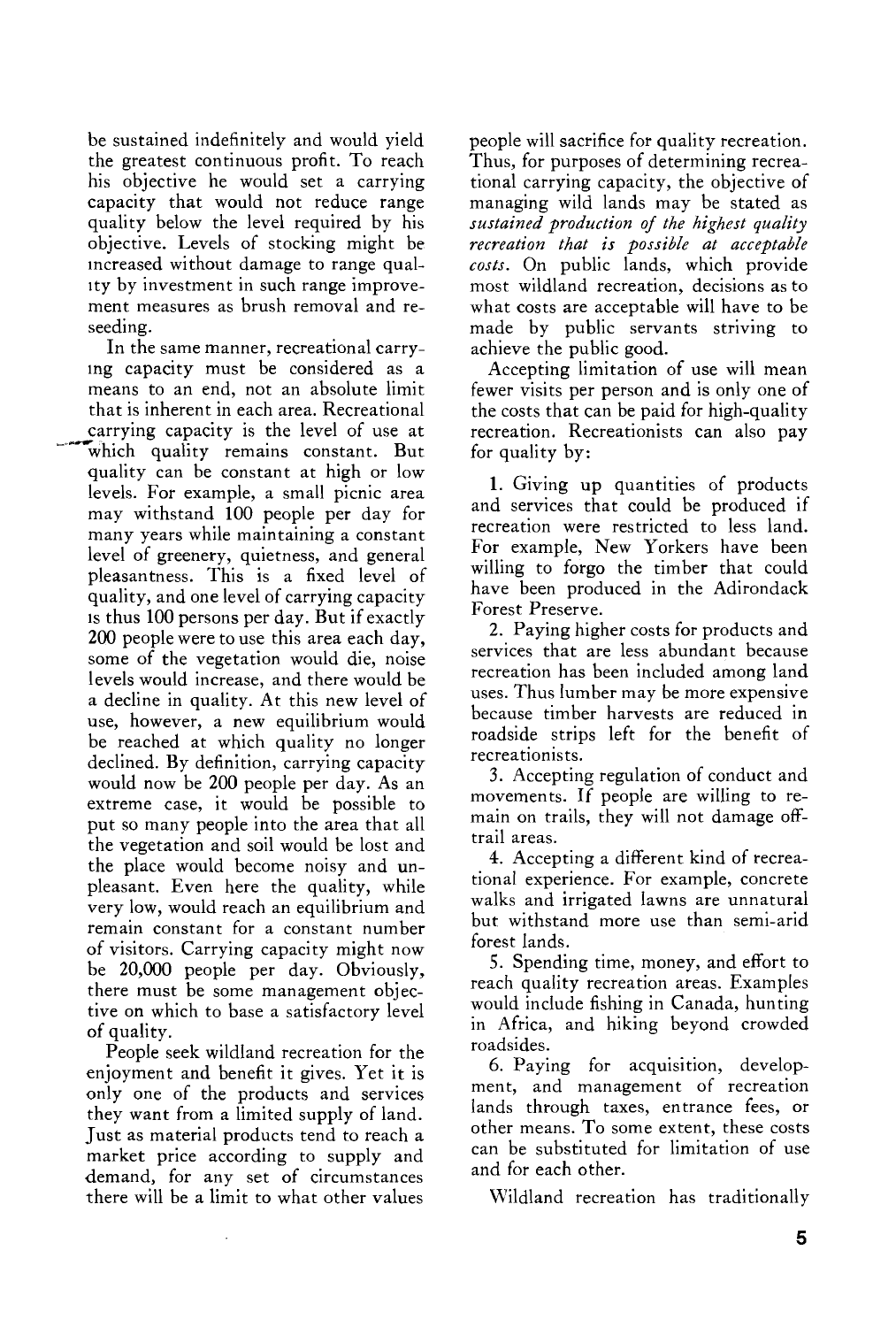**been inexpensive in this country, and many of our attitudes toward it were developed when the country was sparsely settled and land was abundant. Quality recreation then cost only the effort of getting to it. But as the United States becomes more fully settled, and as desires for land greatly exceed the supply, quality in wildland recreation will become more costly.** 

**Traditions of freedom make restriction of use an especially distasteful cost. But for some kinds of recreation, unrestricted use may prove even more objectionable by reducing quality and enjoyment. The degree to which use should be limited will depend on (1) the natural durability of wildland areas, (2) the effectiveness of various methods for keeping areas in good condition, and (3) the degree of naturalness and solitude that people demand after considering the costs and sacrifices necessary to maintain such conditions. Thus, carrying capacity ultimately depends on the value judgments of people.** 

# **Crowding and Recreational Quality**

# **Quality and the Satisfaction of Needs**

**Because the objective of recreation is to provide benefit and enjoyment for people, managers of recreation areas must consider how management procedures will affect satisfaction of the needs that motivate recreation. To decide whether it is appropriate to define acarrying capacity and to limit use, they must know how this satisfaction, which determines the quality of recreation, will change with different amounts of crowding.** 

**Unfortunately, no precise method is available for measuring satisfaction. Even if we could measure how satisfied one person is by a specific recreational experience, we have little reason to believe that the same experience would provide the same satisfaction for another person or for the same person at another time.** 

**Although satisfaction is not precisely measurable, its relation to numbers of**  **people can be reasoned and described from**  considerations of human needs. Psycho**logists disagree on what needs are inherent and universal but do agree that much of human behavior is motivated by a combination of various physiological needs and acquired drives. Even though survival requires that certain physiological needs be met, the behavior they cause is usually greatly modified by training and culture. Thus needs acquired by learning are of primary importance in explaining human motivation and behavior.** 

**Many lists of needs have been or could be compiled. As units for analyzing recreational quality, within our culture, the following categories of needs and desires have proved useful and are examined here.** 

**Exercise Healthful environment Self-esteem and social prestige Esthetic enjoyment Understanding Freedom of choice Perpetuation of early traditions and conditions Self-reliance Change and escape Companionship Cooperative endeavor** 

**The author believes that, in various combinations, the few categories of needs and desires listed above explain the motivation of most wildland recreations. Thus the effects of crowding on satisfaction are examined for each of these relatively few needs and desires rather than for the nearly limitless variety of recreational activities. This requires that each need be abstracted from specific activities and be examined as a fundamental force that helps to motivate a great number of activities. The effects of crowding on the satisfaction derived from a specific activity can then be evaluated by considering the needs that commonly motivate it.** 

**The graphs in Figure 2 illustrate the effects of crowding on the satisfaction of these needs. These graphs are not based**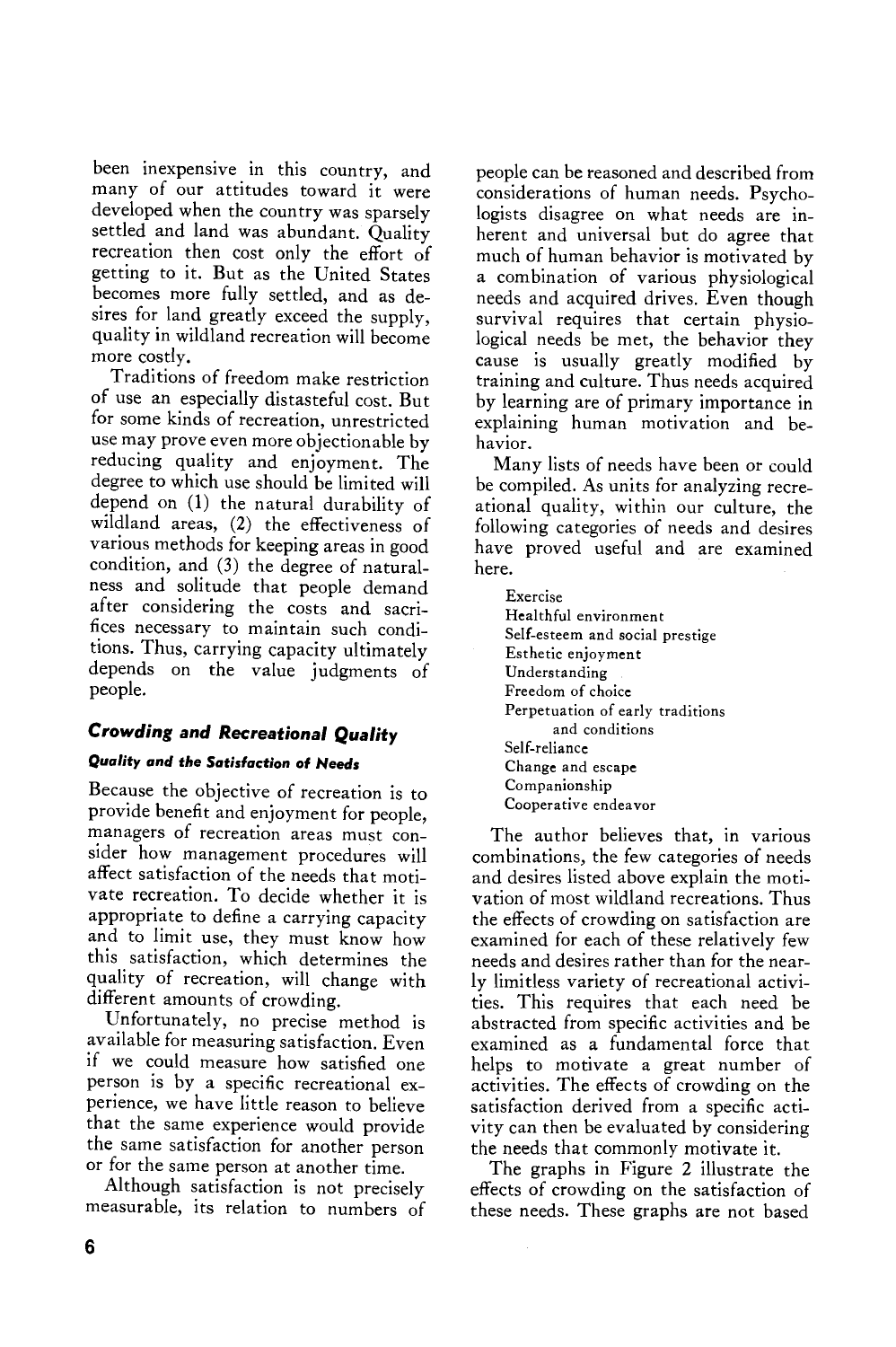**on measured data but are freehand curves that show probable relationships.** 

**Exercise. Modern occupations tend increasingly to involve mental activity and precise work with the small muscles of the hands. Yet man evolved as a running,** 

**jumping, throwing creature who used all his muscles. In modern American society, jobs that use the muscles tend to be esteemed less than occupations requiring mental effort.** 

**Increasingly limited in our working lives, exercise becomes correspondingly** 



FIGURE 2. Effects of crowding on the quality which results from satisfaction of the needs that commonly motivate outdoor recreation. On the horizontal axes, number of people increases to the right. On the vertical **axes, quality increases with height.**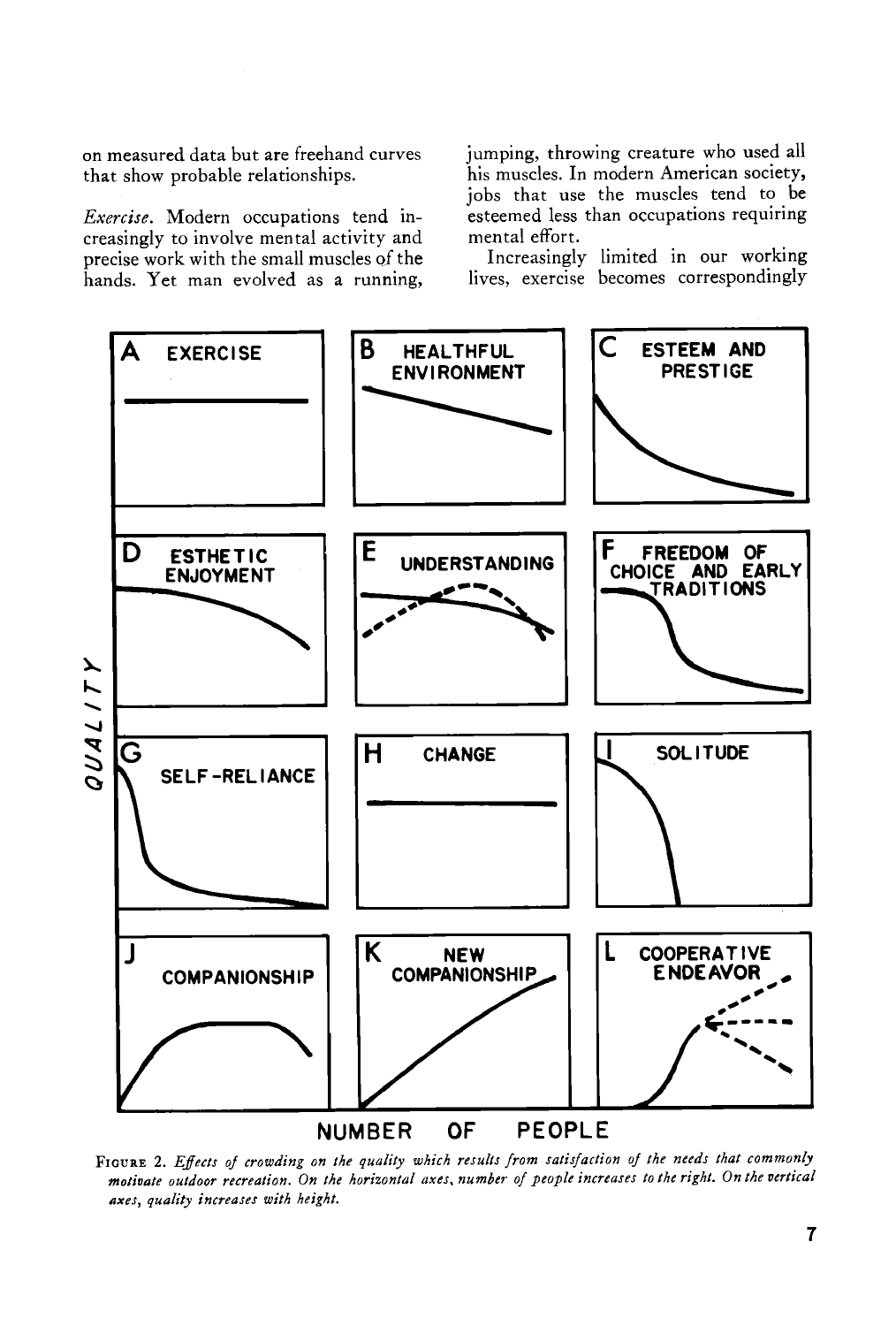**more important in our play, and the same society that scorns heavy work admires and emulates people who perform skillful muscular feats in the name of sport and recreation. Participants gain satisfaction from improved physical well-being, and exercise contributes to recreational quality. How then will increased numbers of people affect the satisfaction and quality gained through exercise ?** 

**Satisfaction from exercise need not decrease with crowding because vigorous use of the muscles requires little space. Running, swimming, and many other activities can be actively pursued in small areas amid great crowding.** 

**Again it is emphasized that needs are being considered individually and apart from whole activities, which are usually motivated by several needs. Thus the place and incentive for activities such as hiking might be eliminated where great crowds occur, but this could be explained by reduced possibilities for satisfaction of associated needs for such factors as solitude, self-reliance, and esteem. The opportunity for exercise remains little affected by numbers, and satisfaction of this need would be unchanged by crowding (Fig. 2A).** 

**Healthful environment. Clean, unpolluted surroundings are one of the attractions of wildland recreation, especially now that we are primarily a nation of city dwellers. Many centers of population are smoky places with drab skies, sewage-laden waters, evil smells, and sweltering sum**mers. In contrast, wild lands are sought **for their blue skies and sunshine, low humidity, moderate summers, and clean air and waters.** 

**Changes occur in wild lands as they become crowded. And the satisfaction available from healthful surroundings would decrease gradually with increased crowding (Fig. 2B). The purity of waters is usually lost first, and only on relatively unused lands is it safe to drink from streams and other surface waters. With higher levels of use, the land itself may**  **become polluted as garbage, dishwater, and other wastes are scattered over it.** 

**With management, healthful conditions can be maintained at high levels. Water supplies can be developed and purified. Facilities for waste disposal can be installed and custodians can be hired to clean up after careless and irresponsible people. Intensity of management can be matched to levels of use, and healthful conditions need not deteriorate very far. However, no cleanup measures will remove all pollution instantly, and minor deterioration will inevitably occur with crowding.** 

**Self-esteem and social prestige. Many recreational tastes are explained at least partly by needs for self-esteem and social prestige. The two needs can be distinct, but fulfillment of either bolsters a person's ego and gives satisfaction. For this analysis they are similar enough to be described together.** 

**To merit high esteem an accomplishment must be outstanding or unique in some way. For example, in advertising a trip to the Northern Saint Elias Range, the Sierra Club Bulletin (Anonymous 1956) said, "For those who wish to climb, first ascents can almost be guaranteed provided there is good weather." To be first is unique and desired. As another example, Earl Shaffer endured great exertion and many discomforts to be the first person to walk the full length of the Appalachian Trail in one season. During the trip he met a pair of hikers who were attempting to walk the trail's full length in the opposite direction. He said that they probably could have completed the distance but gave up after hearing that he had finished first.** 

**Because an experience is no longer unique once it is known by many people, satisfaction of needs for esteem and prestige falls rapidly when increasing numbers of people achieve the same goal (Fig. 2C). However, even commonplace achievements contribute to some selfrespect, and a person can excel even when his activities are not unique.**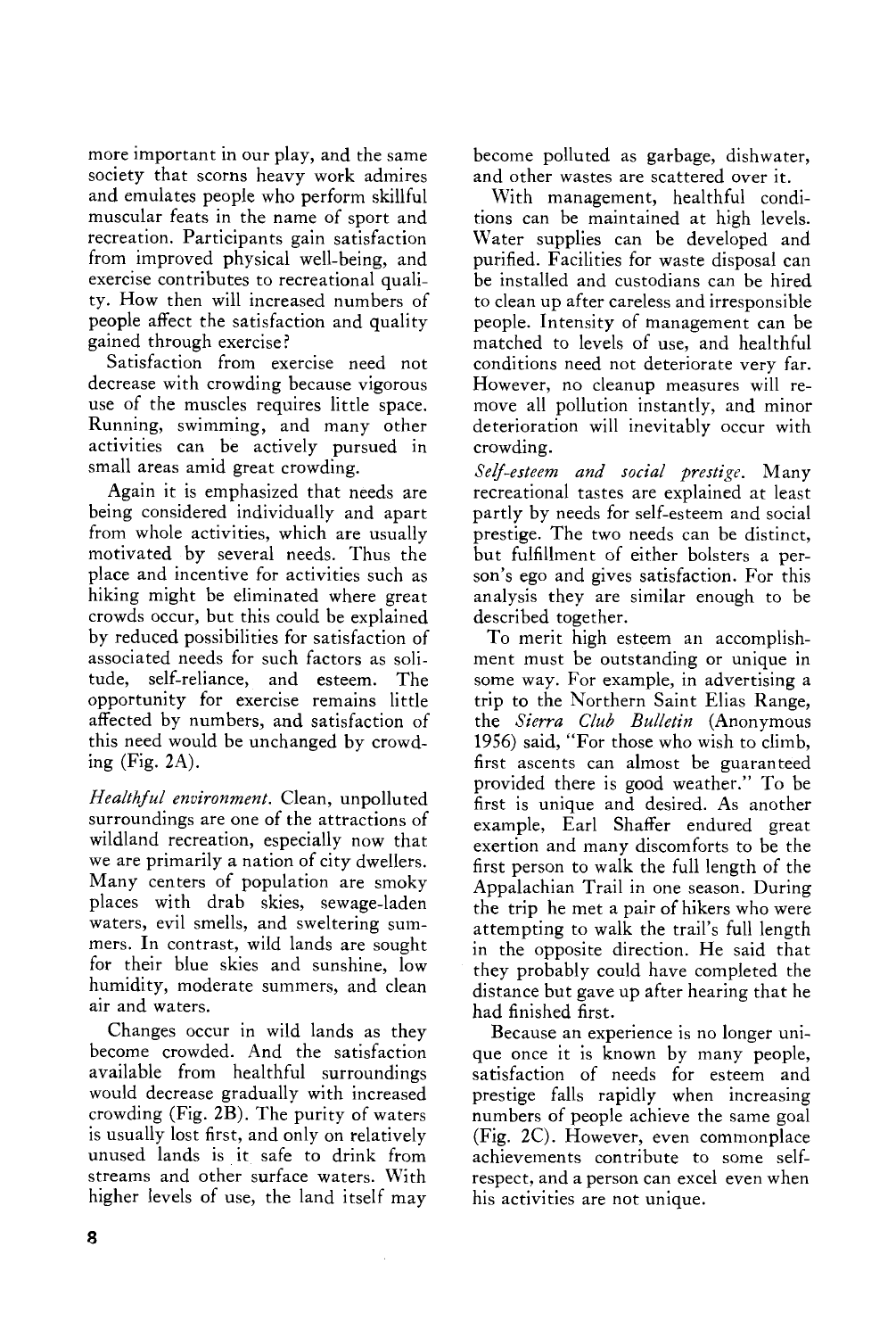**In addition to bringing many people to the same activity, crowding can reduce chances for prestige and esteem by modifying a recreational resource. If, for example, a deer herd is so heavily hunted that most bucks are taken as yearlings, each hunter's chances of shooting a deer with large antlers will be greatly reduced.** 

**Esthetic enjoyment. Many wildland areas are treasured for their beauty, and a desire for esthetic things attracts many**  visitors. The abundance of dropped film **wrappers at scenic attractions gives evidence of the visitor's desire to enjoy and capture beauty. In fact it has been suggested, facetiously, that the outlawing of color photography would solve the problem of crowding in our parks.** 

**Possibilities for esthetic appreciation can be maintained in spite of increasing numbers of people if these numbers do not damage the objects appreciated or the atmosphere necessary for their enjoyment. Thus the esthetic value gained from viewing the Grand Canyon or examining paintings in an art gallery would not be greatly changed by the presence of a few people. When lands become moderately crowded, however, observers and especialy photographers have difficulty avoiding unwanted subjects in scenes. And if use became so great that each visitor had to be told, "You have 30 seconds and must then move on to give others a chance," esthetic enjoyment would obviously decrease. 2** 

**Concentrations of people can destroy objects of beauty--particularly where they trample vegetation or delicate geologic formations. The construction of facilities needed to handle crowds can also destroy or diminish the attractiveness of an environment, and debris left by thoughtless visitors will detract from the general scene. But constant cleanup and thoughtful engineering can reduce these •mpairments to the landscape. Because** 

**there are many types of beautiful things, and because damage can be fairly well controlled, satisfaction of an individual's need for esthetic enjoyment need not decline greatly until extremely heavy use is reached (Fig. 2D).** 

**Understanding. People are normally curious and many enjoy studying and understanding what they see. The prevalence of this desire is demonstrated by the crowds that visit museums, flock to lectures, and ask questions of rangers and guides. Among the recreational agencies, the National Park Service has specialized in meeting this need.** 

**Satisfaction of the need for understanding could either decrease gradually or increase and then decrease under conditions of increasing crowdedhess (Fig. 2E). Observation of natural objects usually becomes increasingly difficult with crowding. However, in a well-informed group, members would probably exchange information, and understanding would probably increase with group size until crowding interfered strongly with observation and discussion.** 

**Satisfaction of needs for understanding is probably less diminished by crowding than satisfaction derived from esthetic conditions, because phenomena can be understood even if not beautiful. Thus the processes of ecology continue to be fascinating whether observed in the purest wilderness, in a well-managed timber stand, or at a city dump where weeds are establishing themselves on new fill. However, as in the case of esthetic enjoyment, extreme use might destroy the range of things to be understood and the conditions conducive to observation.** 

**Freedom of choice. One of the most distinctive and yet perishable attractions of wild lands is the freedom of choice they allow. At one time wild lands were free from the restrictive paraphernalia and prohibitions of a civilized society. But as these lands become more heavily used, civil laws, stop signs, etc., had to regulate use. Early campers made bough beds,** 

**<sup>2</sup> The sergeant in charge actually enforced such a schedule while a military group was visit- •ng a national park.**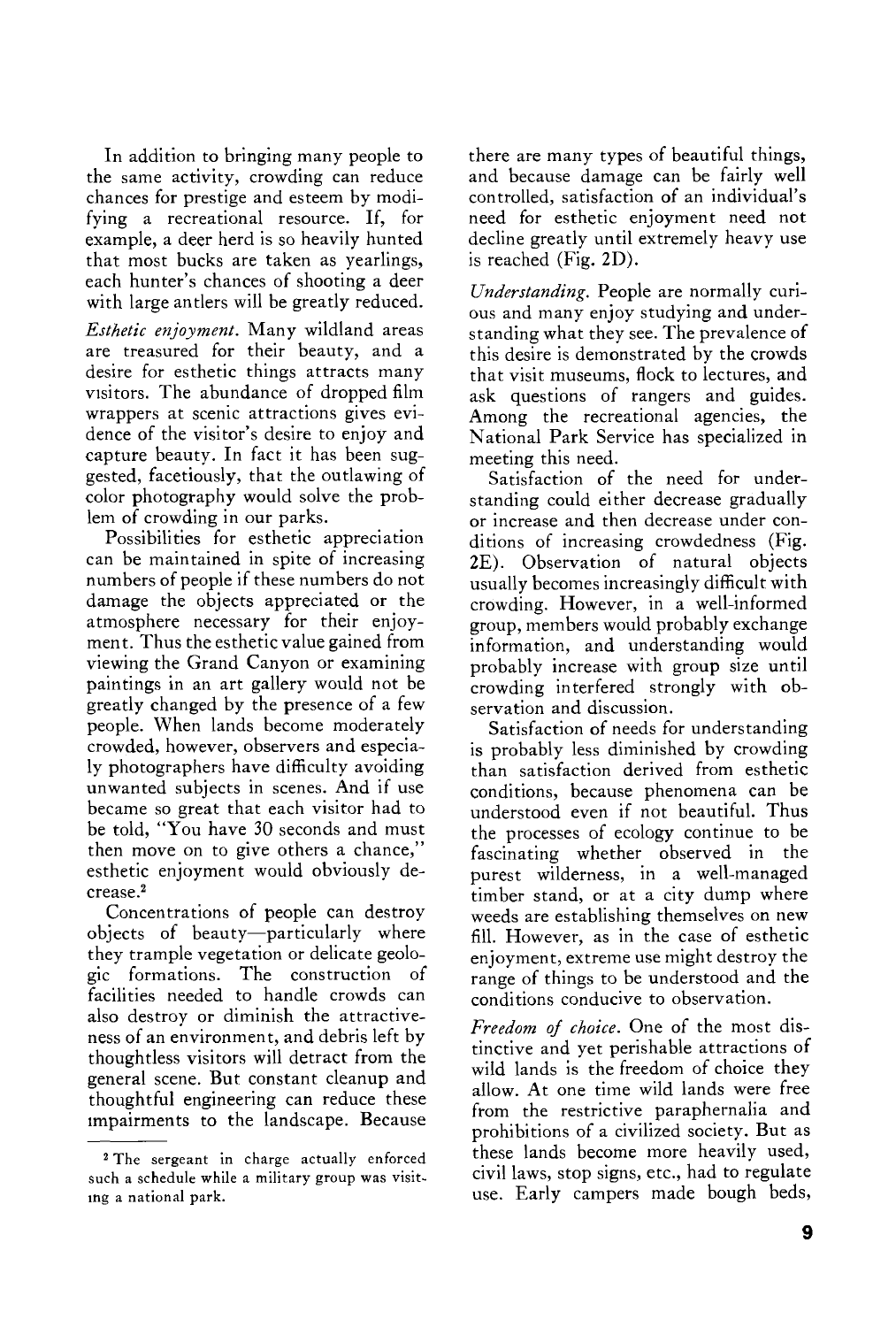**built fires where they wanted to, and shot much of their food. But their total impact on the land was usually small. By contrast, if present crowds of recreationists were allowed the same privileges, many recreation areas would soon lose much of their attractiveness. As James Truslow Adams (1930) pointed out in writing of Point Montauk, the many cannot enjoy all that the few enjoyed. This may be undemocratic but is an unavoidable fact.** 

**Satisfaction of the desire for freedom of choice will decrease as wild lands become more crowded (Fig. 2F). Up to some critical level, use could probably continue with very little loss of freedom. Beyond this level, however, legal restrictions would become necessary, and the presence of crowds would also restrict free choice. But after much freedom had been lost, the activities still possible could continue with few additional losses.** 

**Perpetuation of early traditions and conditions. As a relatively young nation, the United States is still conscious of its pioneering days. School books present vivid accounts of such early adventurers as Daniel Boone and Lewis and Clark. Television and motion pictures find a ready market for sagas of the western frontier, man against the wilderness, and similar subjects. The Boy Scouts of America offer a merit badge in pioneering and require its completion before bestowing the rank of Eagle. All of these things are based on American traditions, and all are closely linked to wild lands.** 

**Because many early-day experiences depended on the way vast spaces challenged and molded a mere handful of men, increasing numbers of visitors on our dwindling wild lands must decrease the possibility of experiencing much that was known by earlier generations. However, a residual assortment of traditional activities and conditions would persist, even with great crowding. Thus crowding can be expected to reduce satisfaction of needs for early traditions and conditions in approximately the same**  **way it would reduce satisfaction of needs for freedom of choice (Fig. 2F).** 

**Although modern wilderness experiences are satisfying, they are only partly representative of earlier eras, and much of the enjoyment must come from satisfaction of needs other than those for early traditions and conditions.** 

**Self-reliance. Although its fulfillment is not wholly a matter of enjoyment, selfreliance is still a genuine need that helps to motivate some recreational activities on wild lands. As crowding increases on wildland areas, facilities will usually be added, and help will be increasingly available in case of emergency. Thus satisfaction of the need for self-reliance will decrease sharply with crowding (Fig. 2G).** 

**In contrast with cities, where people are increasingly protected from many of their own ineptitudes, wild lands may demand high levels of keenness, vigor, and self-discipline and may impose immediate penalties on visitors who lack these qualities. Thus wildland ventures have enjoyed a reputation for building worthy and self-reliant men at least as far back as about 400 B.C. when Xenophon (as quoted by Grinnell and Sheldon 1925) pointed out that "men who love sport" make tough and steadfast soldiers and "will gain bodily health, better sight, better hearing and a later old age."** 

**Change and escape. In one sense or another, change is a vital need for humans, and prolonged periods in one position or at a single activity usually become unbearable. The relief brought by change makes it one of the primary foundations of recreation. Farmers enjoy trips to town; city dwellers enjoy the countryside.** 

**With one exception the possibilities for change and escape need not decline with an increase in human numbers. New**  activities provide opportunities **change, and people probably add to the range of interesting activities more than they detract from it. Thus an individual's**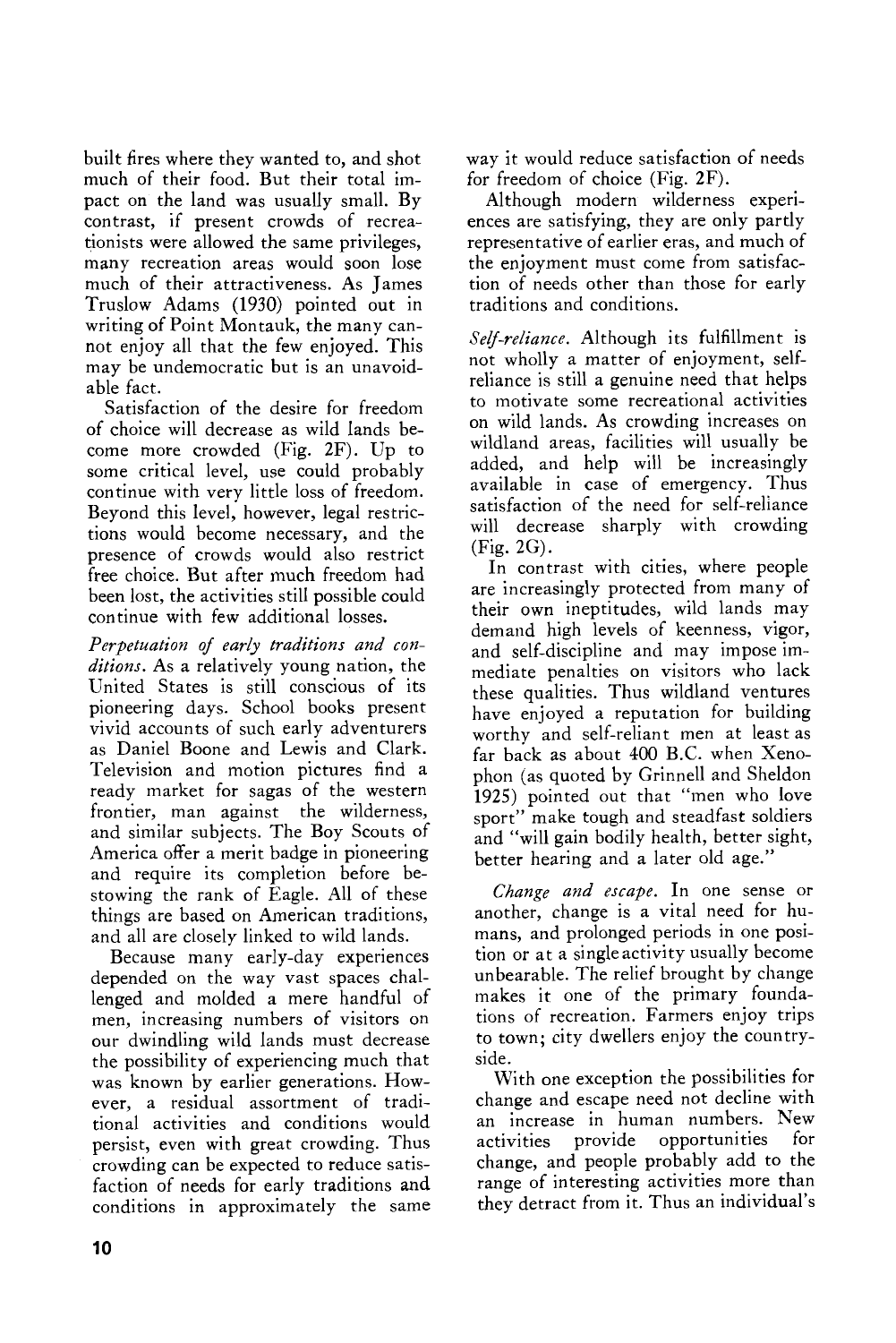**satisfaction of the need for change or escape would be little diminished by increased crowding (Fig. 2H).** 

**The exception to the reasoning above is a desire for solitude or escape from people. Obviously this need will be less satisfactorily fulfilled as numbers of people increase (Fig. 2I).** 

**Companionship. Many wildland activities are partly social in nature. Hunters enjoy the company of friends and often gather in hunting camps. Camping trips, picnics, and even wilderness experiences**  usually involve several people-often one **or more families. The manager of an eastern state park noticed that in the evenings campers gather around a fire at every fourth or fifth campsite and seem to find this sociable environment a substitute for a neighborhood sociability that is becoming less common in towns and cities?** 

**Satisfaction of needs for companionship probably increases for the individual up to an optimum group size. Larger groups have difficulty maintaining unity and usually break into smaller units. Thus individual satisfaction tends to rise to a maximum and then to remain fairly constant until groups become so crowded that they interfere with each other. With such crowding, satisfaction declines (Fig. 2J).** 

**If people are seeking new companionship, each person's satisfaction can increase with crowding because there are more opportunities to meet new and enjoyable people (Fig. 2K). Such thinking is common at resorts, but frequently visitors to more natural areas also mention enjoying the people they encounter.** 

Cooperative endeavor. There may be no **need for cooperative endeavor as such, but whether or not some activities yield**  **satisfaction depends on what cooperation is possible. Some wildland recreations such as mountain climbing and game drives usually are not pursued alone.** 

**For example, two hunters wanting to drive deer on a tract of several square miles might consider the task hopeless. Four men might do a passable job, and eight might conduct a productive drive (Perry 1954).** 

**In some cooperative ventures excessive group size interferes with accomplishment of objectives and decreases satisfaction. Climbers, for example, find that a large party is slow and dangerous.** 

**For most cooperative or team endeavors, individual satisfaction remains low until enough people gather to attempt the objective. Satisfaction then rises rapidly till an efficient number is reached. Beyond this it continues to rise, becomes approximately unchanged, or declines- depending on the activity at hand (Fig. 2L).** 

#### **The Diversity of Tastes in Wildland Recreation**

**Although only a few categories of needs and desires have been discussed, they motivate an amazing variety of recreations. For example, "river rats" floating down the gorges of the Colorado and its tributaries, skin divers off the California coast, and deer hunters in Maine may all be seeking the self-esteem that accompanies adventure and achievement. People can find esthetic enjoyment in landscapes and scenery ranging from sea coasts to lakes, forests, deserts, plains, and mountains. With little effort long lists could be compiled to show a variety of recreations motivated in part by each of the other needs and desires discussed in this paper. Such lists would include everything from desires for crowded beaches, group picnics, and fully developed trailer sites at one extreme to** 

**a Wintermute, Clyde. Personal communication 1960.**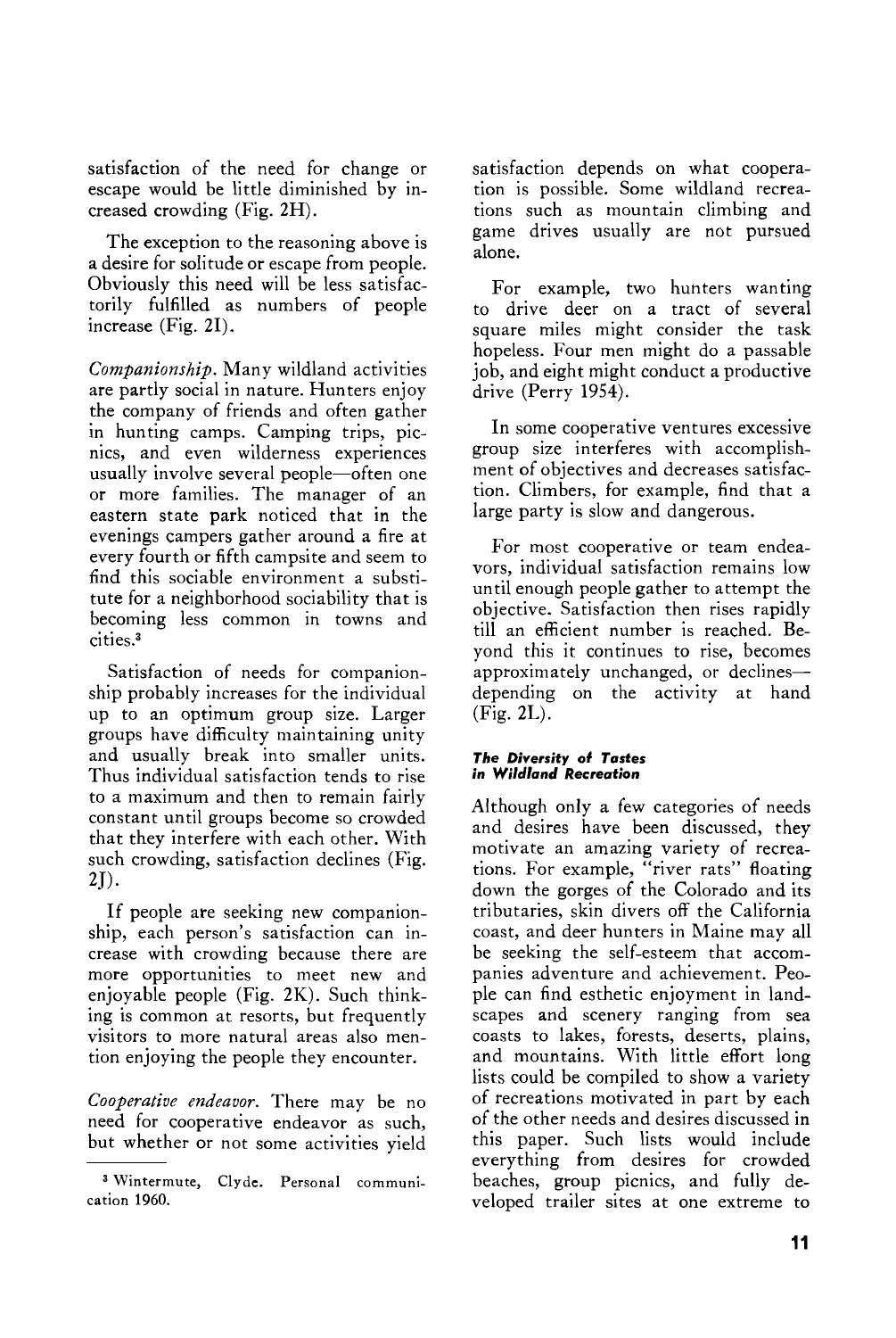**back-packing, wilderness camping, and exploring at the other.** 

**Even within one type of activity there may be a diversity of tastes, and camping provides an example. During the summer of 1958 the author conducted a study at Mount McKinley National Park. Of the campers who were sampled, 27 percent said they preferred to camp away from others, 68 percent indicated a desire to camp near a few others, and only 5 percent answered that they preferred to camp in a large campground near many others. Yet a few miles from Ithaca, New York, people enjoyed camping in rows of lots only 25 to 35 feet wide. Visitors to the wilderness of McKinley sought and expected something different from what was offered near Ithaca. And as long as present attitudes persist, the carrying capacities consistent with high-quality recreation will be vastly different for campgrounds on the two areas.** 

**Visitors to the same general type of area may also have vastly different tastes. Thus while canoeing in the Quetico-Superior wilderness, the author and his father enjoyed periods of several consecutive days without seeing other people. During the 12-day trip, desires for solitude, primitive environment and travel, freedom of choice, and self-reliance and esteem were largely satisfied because of the meager evidence of other visitors.** 

**By contrast, lodge guests seemed well satisfied with their more populous and developed environment at Basswood Lake where the canoe trip ended. Even though rather heavily used, this lake provides high-quality recreation for people motivated by desires for companionship, change, and an attractive and healthful environment.** 

**Whether land is used for recreation or for other purposes, the ultimate measure of proper use must be its provision for the fulfillment of human needs and desires. Thus even severe abuse of land and other resources is not wrong from the standpoint of the resources themselves, but because of the impact that deteriorating** 

**resources have on the fulfillment of human needs and on the sustained welfare of society. For evaluating recreational carrying capacity, comparing alternative uses of land, or for making other land-use decisions, human needs and desires provide the primary criteria for judgment.** 

# **Providing Quality Recreation for More People**

**Carrying capacity implies that use will be limited, but mounting visitor pressures make this a distasteful course of action on much of our recreation land. Increasing numbers of people demand some place for recreation. To provide a better basis for deciding whether or not use should be limited, we must examine other methods for reducing and offsetting the decline in quality caused by concentrated use.** 

**As discussed earlier, the quality of a specific recreation depends on how well it satisfies the needs that motivate it. Quality may be limited by the presence of people, the condition of an area, or both.** 

**Management procedures may allow both high-quality recreation and high rates of use if they: (1) reduce conflicts between competing uses, (2) reduce the destructiveness of people, (3) increase the**  durability of areas, or (4) provide in**creased opportunities for enjoyment. Such management would raise the carrying capacity that is consistent with a chosen level of recreational quality. The techniques required are zoning, engineering, persuasion, interpretation, and the management of biotic communities.** 

# **Zoning**

**As recreationists increase in numbers, they tend to interfere with each other's activities. With zoning, opportunities for competing activities can continue to exist. Without zoning, uses and users with the greatest crowd tolerance and aggressiveness may drastically reduce the quality and possibility of other types of recreation. For example, water skiers are**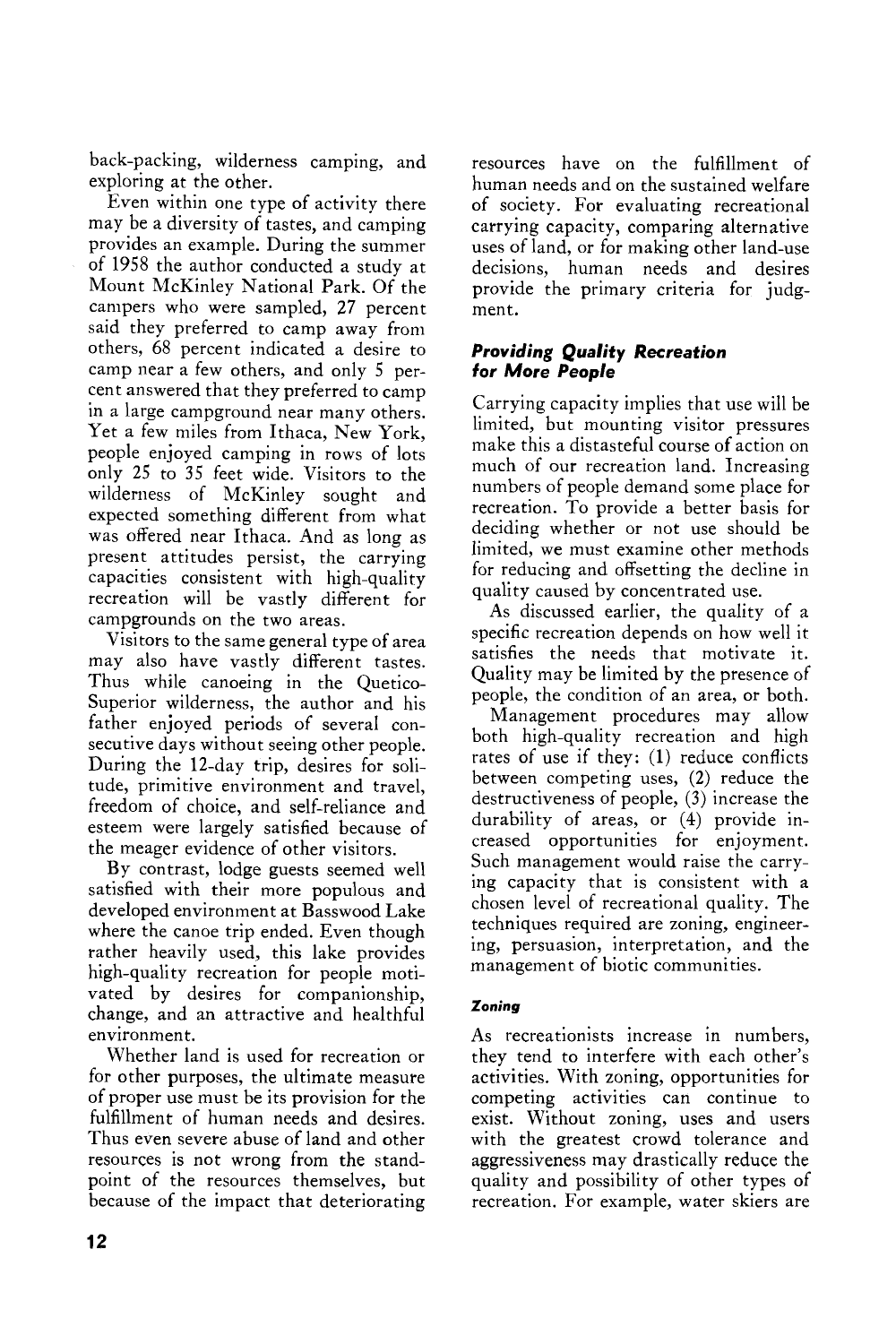**less bothered by fishermen than fishermen are by water skiers.** 

**While zoning can perpetuate a range of recreational opportunities, it can also contribute to efficient land use. Competition for wilderness areas provides an example. Robert Marshall in 1933 wrote that "the primeval area exibits primitive conditions of growth whereas the wilderness area exhibits primitive conditions of transportation." So defined, wilderness and primeval meet sets of needs that are at least partly distinct, and separate classification of the two types of areas might be desirable.** 

**If primeval areas were surrounded by large wilderness areas, in Marshall's terminology, both sets of values might be preserved and might yield higher levels of satisfaction. Temporary roads, timber management and other commercial uses could be allowed in the wilderness zone without destroying conditions of primitive transport. The distance across this zone would protect the enclosed primeval area. Under such a system, primeval areas might receive better protection than they are now given; greater areas could be reserved for primitive transportation; and a smaller area would be barred to commercial uses. The Superior National Forest is zoned in a pattern approaching this system (Pike 1953).** 

# **Engineering**

**Thoughtful engineering can increase the carrying capacity of some wildland recreation areas: (1) by channeling the movements of people and therefore limiting the amount of area they damage, (2) by providing surfaces that withstand tremendous use, and (3) by providing access to areas that are otherwise unused.** 

**Because people usually walk or drive along the easiest route, their movements can be guided by the design and arrangement of facilities and barriers. For example, most people will stay on a path that leads where they want to go. Rocks and logs can also channel people's movements and can be placed so that few** 

**visitors recognize them as unnatural (Taylor and Hansen 1934). Where necessary, elaborate guard rails and fences can be erected.** 

**Certain kinds of recreation require no physical contact with the resources on which they are based, and many people are content to view a scene without touching it. The Anhinga Nature Trail in Everglades National Park provides an excellent example. As part of the trail, an elevated walk built over a slough allows visitors to see alligators, gar, gallinules, and other swamp fauna and flora. The alternative to an elevated walk would be wading or boating, which would cause continual commotion and damage to the natural conditions being displayed.** 

**Some recreation sites are important as surfaces that withstand wear or permit occupancy rather than as points of attraction. Thus spectacular views may be possible from a barren or paved picnic area. Or, a non-scenic campground may serve as a headquarters from which more interesting areas may be reached.** 

**While concentrating traffic on durable surfaces, the construction of facilities can also provide improved access. Roads are the most common means of access to scenic resources, and motorists can see some of our most spectacular scenery without leaving their vehicles. But a more striking example of access is provided by Carlsbad Caverns.** 

**Few of us have the temperament, time, courage, or interest needed to explore undeveloped caverns. Yet thousands of visitors enjoy Carlsbad each year. Installation of lights, trails, lunch counters, restrooms, and elevators has destroyed some of the original cave formations. But very few people would enjoy the caverns without these unnatural intrusions.** 

**It is important to recognize that engineering and the development of easy access may alter the type of recreation an area offers. Compare, for example, the conducted tours in the well-lighted Carl-**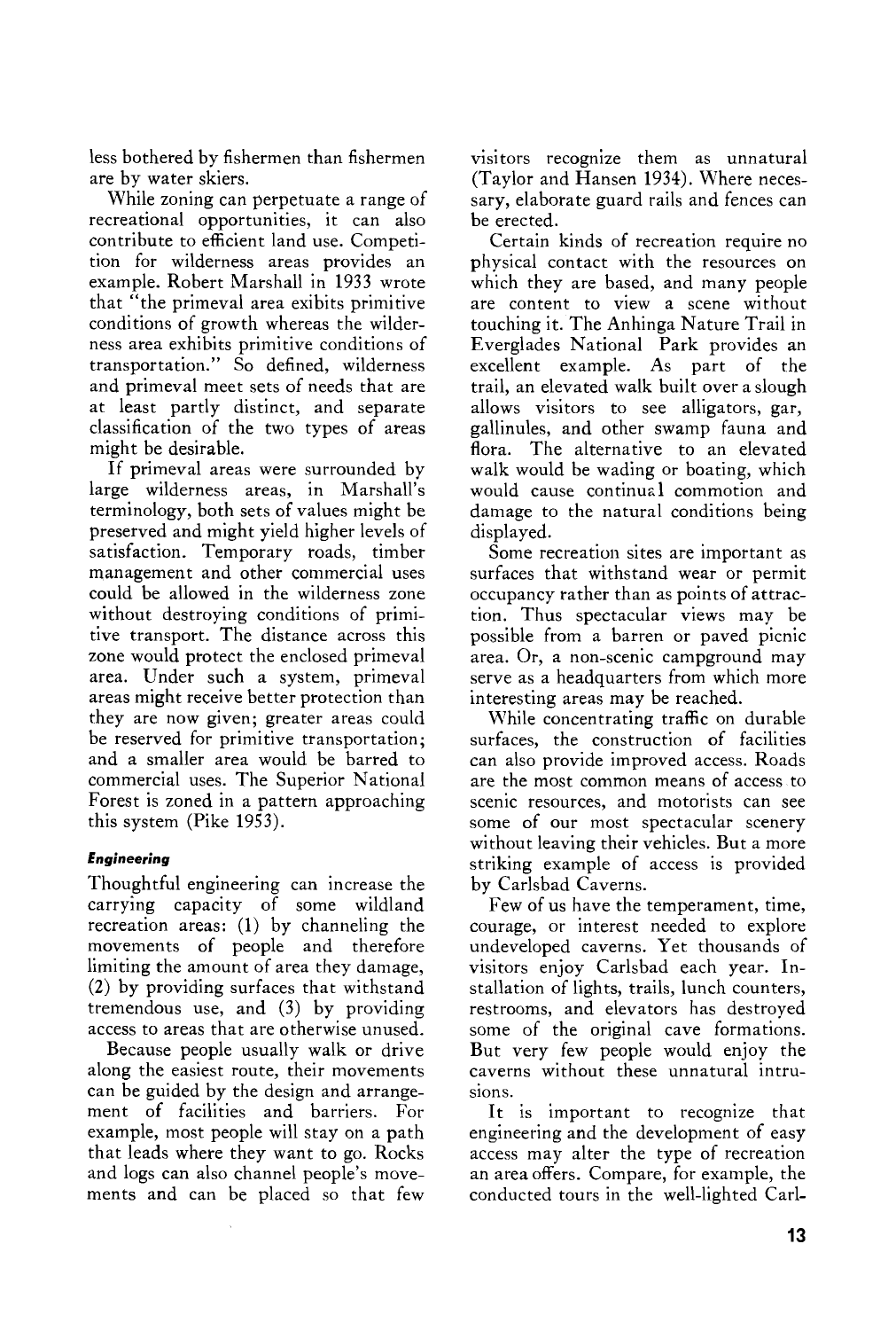**sbad Caverns with the gloomy wanderingsofexploring speleologists. Or, contrast touring on a modern highway with traveling by pack train in the wilderness. Fortunately,we still have areas for people who want to experience the wilderness or primeval conditions. These areas serve as museum specimens of the past and provide a continuing symbol and source of the selfreliance and self-discipline that are part of our national tradition. If a broad variety of outdoor recreation is to persist, it will be desirable to actively develop many areas while vigorously opposing the "vandalism of improvement" on others.** 

# **Persuasion**

**Such needless damage as bullet-riddled signs and initial-scarred trees shows that recreation areas will stay in better condition if people can be persuaded to improve their behavior. Within limits, this**  is possible through education, regula**tions, and law enforcement. The Smokey Bear program is an example of effective persuasion by publicity and is credited with a great reduction in forest fires.** 

**In New York the General Manager of the Allegany State Park Commission estimated that his costs for roadside litter removal dropped from \$2,500 to \$700 per year as the result of anti-litter efforts. 4 Much of this improvement he attributed to increased public awareness caused by widespread anti-litter campaigns, but park signs reinforce this awareness by warning visitors of fines up to \$250 for littering.** 

**Restrictions and reminders are needed when people do not understand or care about the consequences of their actions. Thus game laws are meant to maintain the quality of hunting by restricting the actions of hunters. Keep-off-the-grass signs are widespread, and in many areas the cutting or removal of live vegetation is forbidden. Hall (1929) wrote that Switzerland's national park in the Lower**  **Engadine is open to all visitors as long as they stay on the trails, but "only those holding cards issued by the Commission are permitted to wander at will over the park."** 

**At Mount McKinley National Park, signs and regulations now prohibit people from leaving the road along a 5-mile zone where motorists can expect to see Dall sheep, moose, caribou, foxes, and grizzly bear. By preventing photographers from frightening the animals away, this restriction maintains recreational quality for highway-bound visitors. Photographers and hikers are free to leave the road throughout the remainder of the park.** 

**Certification of outdoorsmen has been suggested as a method of training recreationists to take care of outdoor areas (Wagar 1940), and German hunting provides an example. As reported by Webb (1960):** 

**The first step toward becoming a hunter is to secure a license, which can be issued only when a person has successfully passed a detailed examination. The examination covers life history of game, game management, use of**  firearms, including some aspects of ballistics, **and a great deal of material on the traditions and ethics of hunting. This is not an easy examination. Many intelligent persons who take the test are failed one or more times.** 

**In the United States a few states require new hunters to pass a course in firearm safety (Anonymous 1960); and as recreation lands become more crowded, license examinations may become increasingly desirable to maintain the quality of such recreations as hunting and wilderness travel.** 

**Law enforcement also has a place in the management of recreation lands. Unfortunately, a few visitors cause damage out of all proportion to their numbers. Increased educational efforts could reduce such destructiveness by improving the attitudes of some people or by creating social pressure which inhibits destructive acts. But when all else fails, law enforcement and prosecution are necessary. One park official said that a record and reputation of getting 98 percent con-**

**<sup>4</sup> Batterson, L. J. Personal communication 1960.**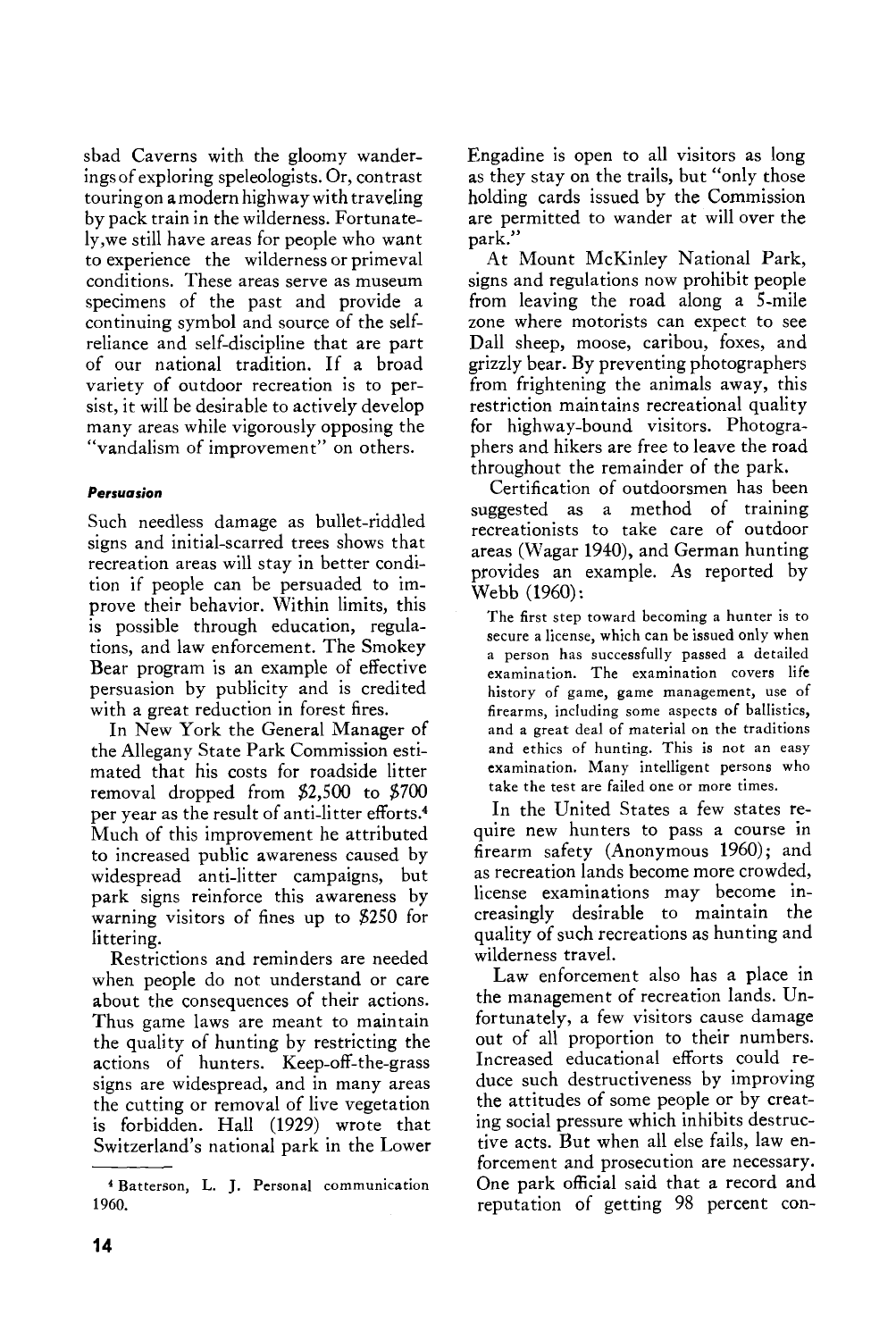**victions on arrests have kept the need for such arrests to a minimum. 5 Such cooperation from law-enforcement officials serves as a strong deterrent to improper conduct, and, in combination with other means of persuasion, helps to maintain the quality of recreation areas.** 

#### **Interpretive Services**

**For many visitors to wild lands, knowledge of their surroundings opens new possibilities for recreation and enjoyment. And as wildland areas become increasingly crowded, interpretive services offer an outstanding means of maintaining quality recreation by replacing some of the values lost with crowding.** 

**In most National Parks and in some state parks there are illustrated talks, tours, nature walks, and campfire programs. Recently the Forest Service initiated its Visitor Information Service to provide similar benefits for recreationists. Depending on the attractions at hand, fossil remains, prehistoric people, the life histories and ecology of plants and animals, cave formation, erosion, vulcanism, or other phenomena can be interpreted. In addition to organized programs, visitors are often provided with self-guiding trails, museums, road and trailside exhibits, signs to mark and explain interesting features, and brochures with pertinent information.** 

#### **Management of Biotic Communities**

**The enjoyment of nearly all wildland recreations depends at least partly on the presence and condition of living things. And where not in conflict with the type of recreation being offered, management techniques can increase the abundance and durability of both animals and plants. An extreme case is the stocking of legalsized fish.** 

**Wildlife managers use a variety of techniques to increase the abundance of**  **game. In the Southwest awater-catching and storing device called the "gallinaceous guzzler" provides game birds with water where a shortage previously limited their populations. Winter cutting of cedar helps white-tailed deer survive winters in the swamps of the Lake States. Other techniques for encouraging wildlife include controlling water levels in waterfowl nesting areas, and planting vegetation for food and cover.** 

**Management techniques can also increase the abundance and durability of vegetation. Fertilization and irrigation now used for lawns in some of the more**  highly-developed outdoor recreation areas **might increase the durability of trees and other vegetation subjected to recreational use. As in the case of lawn grasses, species of trees and shrubs can be selected for durability. Thinning of the overstory can increase resistance to abuse for trees as well as understory vegetation.** 

**Where wild lands are valued primarily for their naturalness, the management possibilities considered above may be less acceptable as "costs" for quality recreation than limitation of use. Zoning can be used to provide for a variety of tastes. But as recreation pressures increase, some degree of unnaturalness will have to be accepted on the bulk of our recreation lands. Where this unnaturalness is acceptable, engineering of areas, persuasion of people, interpretation of phenomena, and the manipulation of living things can be used to provide quality recreation for more people.** 

#### **Predicting the Durability of Biotic Communities**

#### **The Capacity for Self-Repair**

**The composition of living communities results from the interplay of many forces: light, moisture, soils, the effects of species on each other, and many other factors. In combination, such factors may maintain relatively stable communities or may cause fluctuations and changes. But because the forces controlling community** 

**<sup>•</sup> Batterson, L. J. Personal communication 1960.**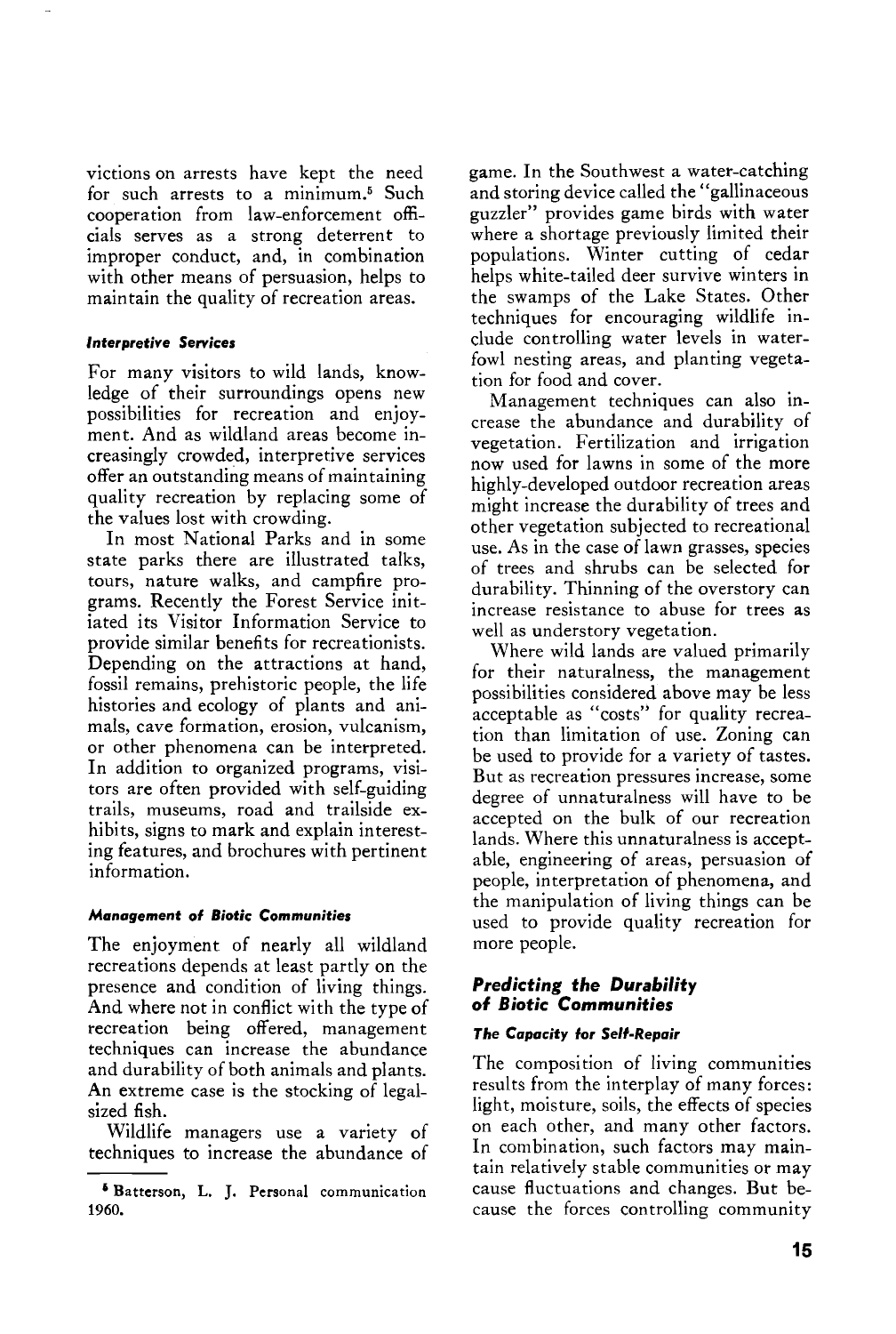

FIGURE 3. The tamp used to simulate recreational traffic on the experimental plots. Each time is it dropped from full height it applies approximately 8 foot-pounds of energy per square foot of surface area. The handle, attached to the square tamping foot, slides vertically through the two cross pieces of the frame. Both handle and uprights are adjustable to allow the tamp to drop *serticaliv* regardless of slope.

**composition are seldom constant and are often adverse, most of the species that**  have survived are able to withstand mod**erate disturbances. Thus rahhits repro**duce in such numbers that they can feed **predators and still maintain their populations. For individual plants, food storage and photosynthesis are usually so ample that moderate loss of leaf material to** 

**animals or other plants does not endanger**  chances for survial. As Meinecke (1929) **pointed out, "It is characteristic of all living beings that they are prepared to take care of minor h•juries."** 

**Safety margins within species provide communities with a capacity for self**repair, and minor damage only dips into **the excess of vitality and tissue. When**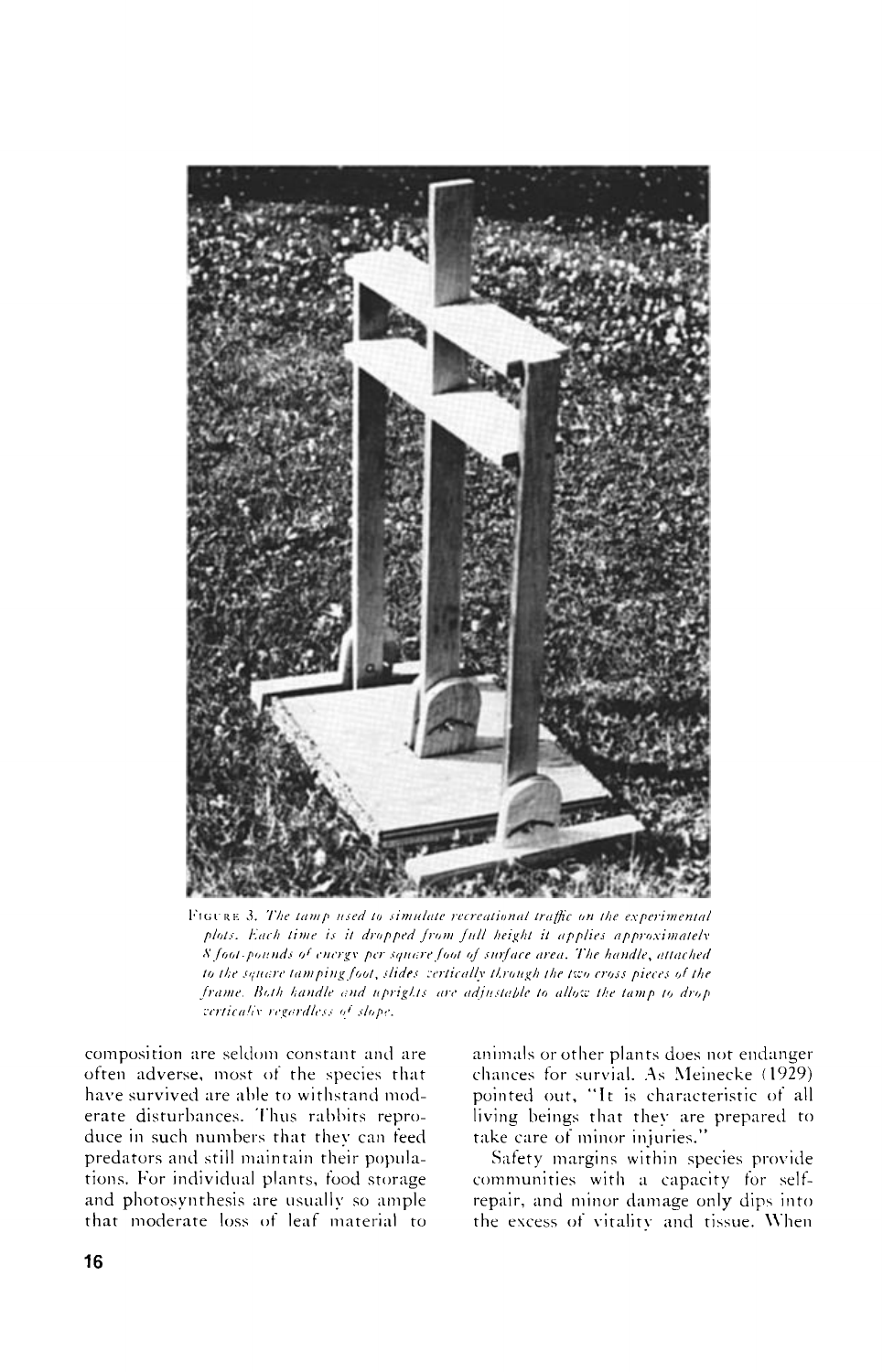**the damaging force is reduced sufficiently, the species tend to regain any loss in community position. Graham (1956) cited "the power of plant communities to reconstitute themselves when the cause of disturbance disappears."** 

**As a visitor to wild lands, man can change biotic communities by altering the forces that determine community composition. Yet on many areas valued for their wildland character, it is desirable to keep man-caused changes within narrow limits. To decide what restrictions to impose on visitors or what facilities are needed to protect living parts of these areas, managers need to know what will happen to biotic communities subjected to varying •ntensities of direct contact with recreationists. To test one method for predicting such changes, the durability of trampled vegetation was studied during the summer of 1959.** 

#### **The Durability of Trampled Vegetation**

**If adequately described, relationships between visitor use, site factors, and amounts of vegetation may be useful for predicting the impact of visitors on recreation areas. To study these relationships, simulated recreational use was applied to a series of vegetated plots in the unused portion of the Brighton Recreation Area •n southeastern Michigan. This is an area of potholes and glacial sands forested principally with red and white oaks. By multiple regression methods, amounts of understory vegetation were related to: (1) intensity of simulated use, (2) composition of plot vegetation, (3) amounts of sunlight or shade, and (4) amounts of vegetation growing in the absence of simulated use.** 

**Rather than to provide land managers with tools for immediate use, the intent of this investigation was to test the possibility of developing such tools. Procedures used in this study can probably be refined and extended to provide tools that will allow managers to predict the durability of potential recreation sites repre-** **senting a variety of locations and conditions.** 

**Procedures. In the spring of 1959, groups of plots, 16 x 64 inches in size, were established in the Brighton Recreation Area, each group being located in a different stand of ground-cover vegetation. Each group contained an untreated control plot matched with one, two, or occasionally three adjacent treatment plots. At each plot group, measurements were made of: plant composition, season-long sunlight or shade, slope steepness, aspect, position on slope, soil texture, depth of soil with organic stain, and the basal area of adjacent trees.** 

**At approximately weekly intervals between June 29 and August 10, various levels of trampling were simulated on the treatment plots by dropping a square tamp (Fig. 3). On August 18, the vegetation on all treated and control plots was clipped, dried, and weighed. Survival of the treated vegetation was determined by comparing the clipping weights of treatment plots with weights from matched control plots.** 

**At the time of clipping, some plot groups had visible gradients of plant volume and vigor extending across the plots and adjoining vegetation. These gradients had not been visible during the spring when plots were selected. Because uniformity within plot groups was necessary for an accurate expression of treatment effects, the non-uniform plot groups were excluded from the analysis.** 

**Equations. Of the original 87 treated plots, 41 were retained and analyzed by multiple regression methods to give two prediction equations:** 

 $Y_1 = 12.901 + .670 X_1 + .389 X_2 + .255 X_3$  $Y_2=1.559 - .217 X_4 + .495 X_5 + .320 X_6$  $+$  1.060  $X^7$ 

**where** 

- $Y_1$ =Percentage by which treatment reduced **the weight of surviving vegetation**
- $X_1$ = Drops of the tamp during each treatment **application**
- **X: = Percentage of plot vegetation composed of**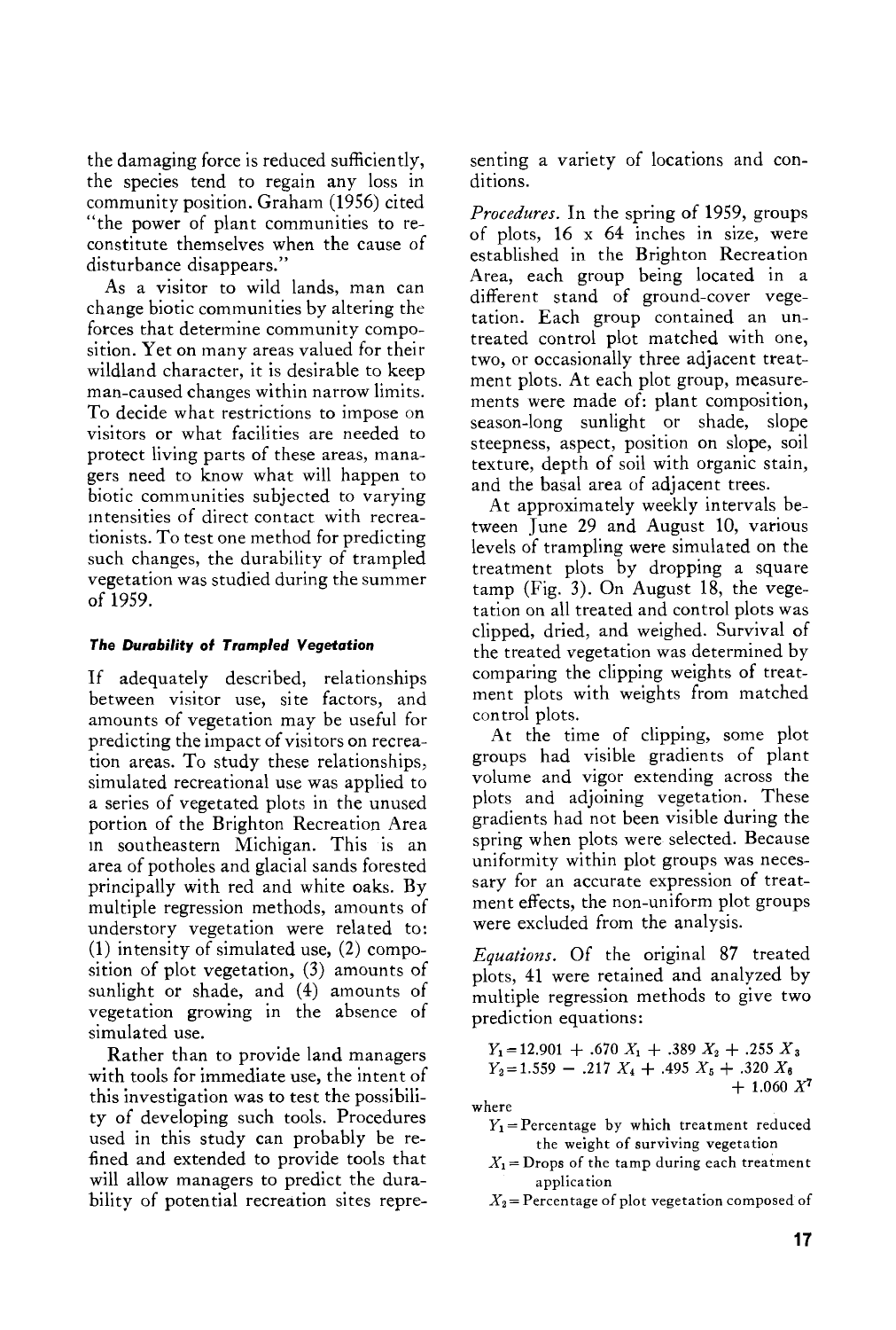**species other than grasses and trailing raspberry** 

- $X_3$ = Percentage of sunlight during the growing **season**
- **Ye =Logarithm of the dry weight, in grams, of vegetation clipped from a treatment plot**
- **X•=Logarithm of drops of the tamp, plus**   $five = log(X_1 + 5)$
- $X_5 =$ **Logarithm of the percentage of plot vegetation composed of grasses and trailing**   $r$ aspberry =  $log(100 - X_2)$
- $X_6$ = Logarithm of the percentage of shade  $=$ log(100 -  $X_3$ )
- **X7=Logarithm of the dry weight, in grams, of vegetation clipped from the control plot adjacent to the treatment plot on which Y2 was measured.**

**For the data subjected to analysis, the equations and their independent variables account, respectively, for 64 and 95 per**cent of the variance in values of Y<sub>1</sub> and  $Y_2$ .

**Although the equations presented here serve to demonstrate a technique, they have several limitations. Tamping does not fully represent the variety of factors that damage vegetation on recreation areas. Tamping was applied for only one portion of a growing season and gave no opportunity to study cumulative effects over several years of use. The area studied included only a narrow range of soils and vegetation.** 

**It is of particular importance to note that the equations cannot be applied with confidence beyond the data on which they are based. Plots would have to sample the range of conditions to which the equations would be applied. In addition, statistical inference from the equations is not rigorous because some of the original data were rejected on a subjective basis. On the other hand, the equations developed in this study do suggest variables and hypotheses to examine in developing tools for predicting the durability of vegetation on recreation areas. They also indicate some probable relationships.** 

**To illustrate these probable relationships, values of Y2 have been computed** 

**and plotted as curves in Figure 4. These curves show how changes in four variables could affect the survival of vegetation if all other variables remained constant at their mean values. Plotted values of Y• show similar relationships.** 

**Tamping.** As shown in Figure 4A, survival **of vegetation decreases as the amount of simulated use increases. In the absence of simulated use, however, no damage should occur. Thus the dashed curve was sketched as originated at 45 grams, the average weight of vegetation clipped from the untreated control plots. This dashed curve is believed to show a more realistic relationship than the portion of the computed (solid line) curve it replaces.** 

**For the conditions of this study, there was no apparent threshold beyond which additional tamping caused accelerated site damage. Other areas might respond differently, especially if damaged repeatedly for several years. For the conditions studied, however, Figure 4A indicates that large changes in use may cause only small changes in damage on the highlydeveloped areas where use is already heavy.** 

**.At the other extreme of use intensity, another pattern might hold. In wilderness situations, even a little direct contact by recreationists might cause marked changes in plant composition and ap**pearance. To remain relatively **changed, most of each wilderness would have to be used so lightly that even the more delicate species could repair themselves and maintain their usual places within communities. To accomplish this, land administrators already are using three procedures: (1) concentrating use on non-wilderness intrusions such as trails and fixed campsites, (2) dispersing use to prevent one area from receiving concentrated or frequent damage, and (3) maintaining barriers of distance and effort so that only genuinely interested persons venture in.**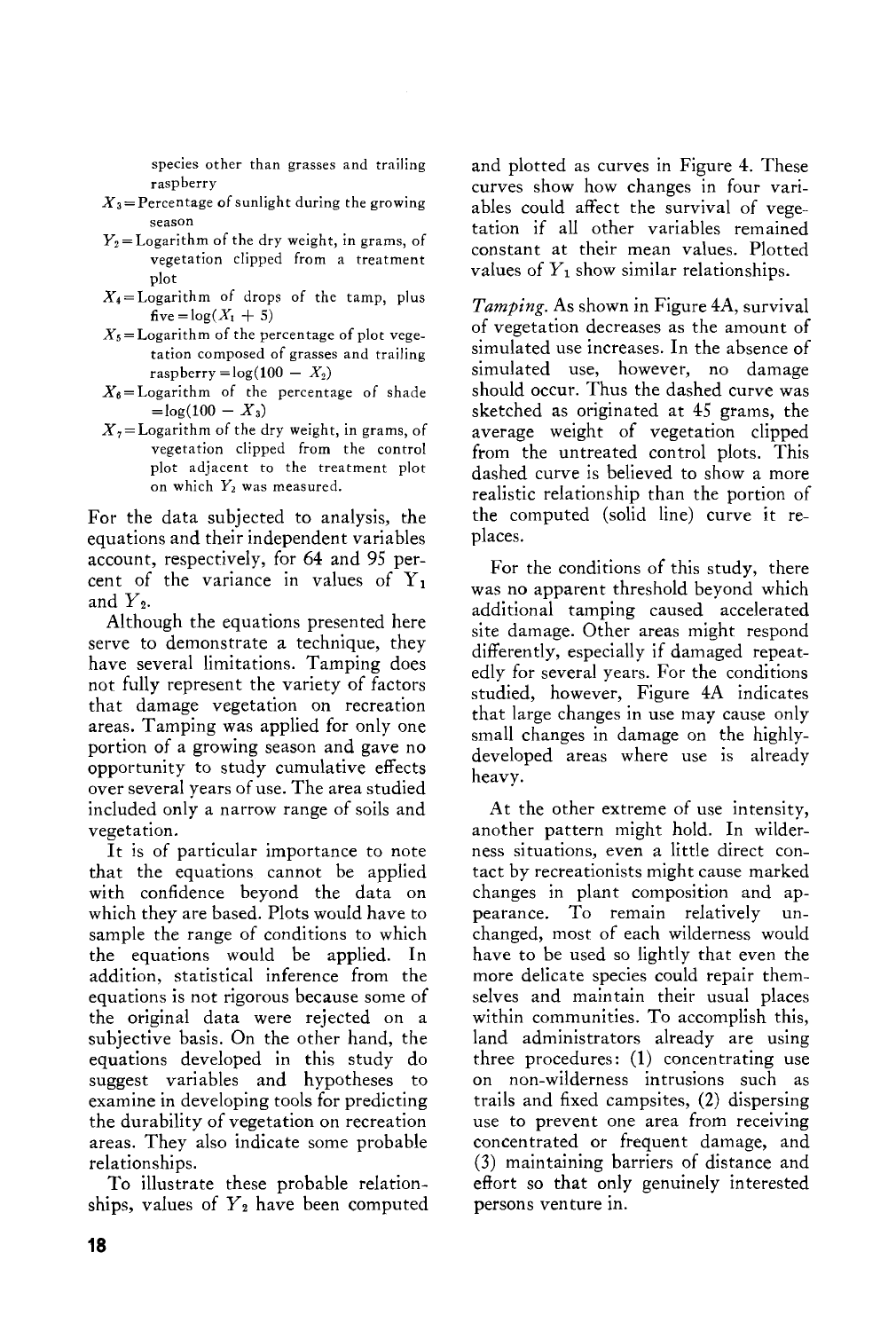

FIGURE 4. The approximate manner in which survival of ground-cover vegetation is related to: (A) intensity of **simulated use, (B) the composition of this vegetation, (C) amounts of shade during the growing season, and (D) the amount of vegetation growing in the absence of simulated use.** 

**Plant composition. Figure 4B indicates that grasses and such woody vines as trailing raspberry are less damaged by trampling than are dicotyledonous herbs. For recreation areas on which some modification of plant life is acceptable, carrying capacity might be increased by encouraging sod. This is relatively easy in the moist eastern United States but may present difficulties in the more arid West.** 

**Sun and shade. As indicated by Figure 4C, well-shaded plants suffered less damage than those on sunny sites. This is apparently a matter of moisture retention. During the field work it was observed that shaded plants recovered better between treatments than plants exposed to the drying effects of direct sunlight.** 

**A distinction must be made between shade and competition for soil moisture and nutrients. Although shading was associated with decreased damage to the low vegetation that was already established on the study plots, range management studies (Ehrenreich 1959) have shown that the volume and vigor of ground cover can be increased by removal of overstory vegetation. Also, park managers mention that sod is difficult to maintain under trees. This suggests that ground cover would be most durable where a very few trees are arranged to cast the greatest possible amount of shade. In such an arrangement, ground cover would be shaded for protection against excessive drying, but competition from trees would be held to a minimum.**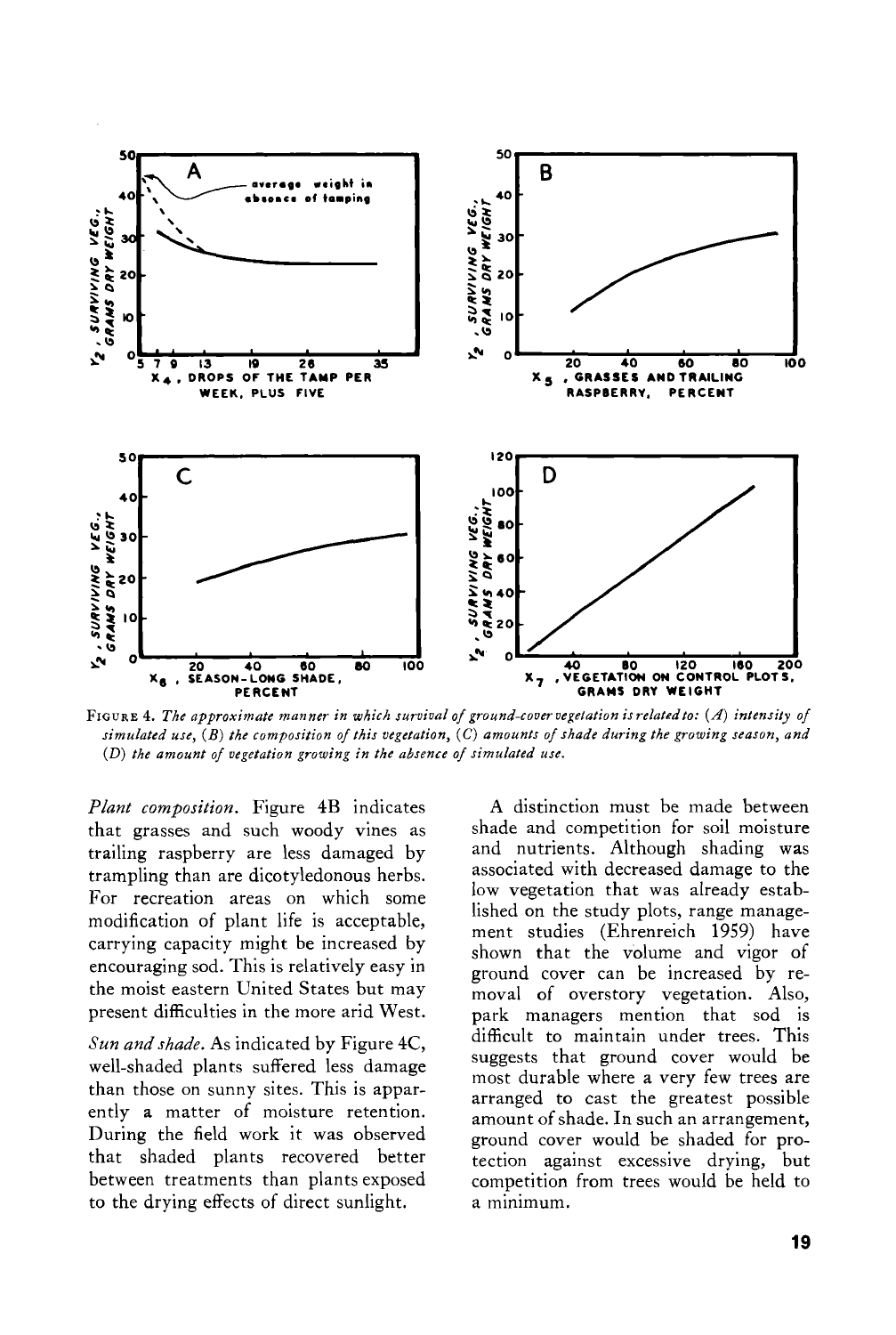**Untreated vegetation. As would be expected, the weight of clippings from treated plots was strongly related to the weight of vegetation clipped from adjacent untreated plots, as shown in Figure 4D. These control plots served to express (1) the amount of vegetation subjected to damage and (2) site conditions for understory vegetation.** 

**/lpplying prediction equations. The equations developed in this study have only limited usefulness within the area studied. They suggest, however, that relationships expressed as regression equations may be useful for predicting the survival of vegetation from measured site factors and from estimates of expected visitor use. As predictors of the survival of vegetation, such equations could be used: (1) for comparing the relative durability of vegetation on potential development sites, (2) for guiding use restrictions, and (3) for guiding the design and placement of facilities. If the equations were solved for assumed levels of use (expressed as tamping in this study) and measured site variables, the more durable sites would be indicated by higher predicted amounts of surviving vegetation. This, however, is only part of what must be included in defining the level, i.e., the carrying capacity, at which recreational use should be limited.** 

**Plant durability as one of several considerations. Before deciding to limit recreational use, a manager or administrator should consider not only the predicted durability of vegetation but also: (1) other methods of maintaining the quality of recreation, (2) the amount of damage caused by specific recreations and specific groups of recreationists, (3) the level of recreational quality for which people are willing to pay, (4) whether people would rather pay for quality by accepting less use or by some other means, and (5) what future generations are likely to need and desire. Thus equations describing ecological relationships show promise of becoming effective tools, but**  **decisions to limit recreational use must include human as well as biological considerations.** 

# **Summary and Conclusions**

**Many people have wondered whether our increasingly crowded recreation areas have specific carrying capacities at which use should be limited. In exploring the question this paper (1) analyzes the place of recreational carrying capacity in the management of wild lands, (2) considers how increased crowding might affect the quality of wildland recreation, (3) examines ways by which carrying capacities might be increased, and (4) demonstrates that regression equations may be useful in predicting how recreational use will alter vegetation.** 

**During this study it became evident that recreational carrying capacity is a complex matter that requires difficult value judgments and must draw on rather complete statements of the desires of recreationists and the ecology of biotic communities. Unfortunately, such comprehensive statements are lacking. Reasoned analyses partly overcome this lack, and in combination with an ecological experiment, have led the author to ten conclusions.** 

**1. Recreational carrying capacity is not an absolute value inherent solely in the**   $ecology$  and original characteristics of each **land area. Rather than a single facet the carrying capacity problem has three major parts: (a) the impact of people on the recreational environment, (b) the impact of the recreational environment on people, and (c) management procedures for modifying these reciprocal impacts.** 

**By directing their attention primarily toward ecological relationships, managers of other wildland resources have been able to prescribe procedures for attaining sustained yields of such products as timber and beef. Similar reasoning has been applied to the recreational resource, but these other land products differ greatly from recreation. They can be**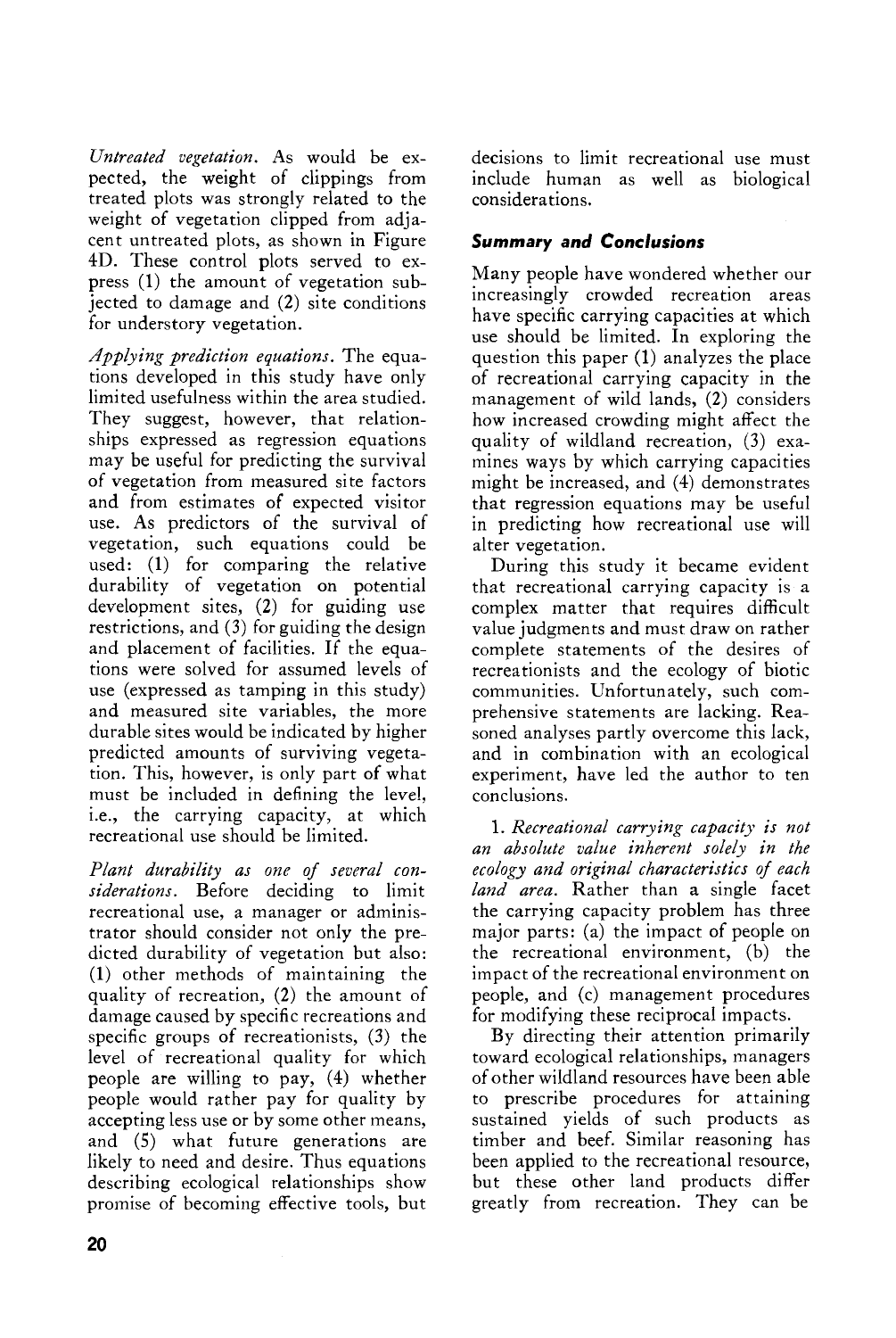**detached from the land; they have obvious utility that does not decrease when competition for them increases; and they can be evaluated without elaborate reference to the psychology and physiology of consumers.** 

**In contrast, the recreationist usually must visit the resource to partake of wildland recreation; crowding and competition can reduce the utility or value of recreation to individual recreationists; and the value received by a recreationist will depend greatly on his training, experience, and alternative opportunities. Thus the production of recreation values depends not only on the condition of the resource but upon the psychology of recreationists.** 

**2. Limitation of use at some carrying capacity is not an end in itself but is a means to an end. The final objective is to produce a high and sustained social value in the form of quality recreation for people.** 

**3. For purposes of determining recreational carrying capacity, the objective of managing wild lands may be stated as the sustained production of the highest quality recreation that is possible at acceptable coots. In this nation we still hesitate to pay for wildland recreation that has traditionally been free. But as all land uses increase, we cannot avoid the fact that human wants will exceed the capabilities of our resources. The quality of some types of recreation will be maintained only by sacrificing quantity or by forgoing other values. But for any set of circumstances there will be a limit to what people will sacrifice for quality recreation.** 

**4.** Accepting limitation of use is only one **of the costs that can be paid for quality recreation. Other costs include.** 

- **a. Giving up products and services that could be produced if recreation were restricted to less land.**
- **b. Paying higher prices for products and services that are less abundant be. cause recreation has been included**  among land uses.
- **c. Accepting regulation of conduct and movement.**
- **d. Accepting a different kind of recreational experience.**
- **e. Spending time, money, and effort to reach quality recreation areas that still remain.**
- **f. Paying for acquisition, development, and management of recreation lands through taxes, entrance fees, or other**  means.

**In part, these costs may be substituted for limitation of use and for each other. Thus the carrying capacity of recreation lands will always be relative to the availability of various land values and to the strengths of demands for these values. Carrying capacity would require a sacrifice in quantity as a cost for quality recreation.** 

**5. Limitation of use will be appropriate only when it is an acceptable cost for quality recreation. Itwill be acceptable only when recreationists are willing to pay for quality and find other costs and procedures either more objectionable or inadequate. In wilderness areas or at intensively developed recreation areas, crowding could become so severe that only limitation of use would maintain quality. Recreationists in either case might prefer to accept less recreation rather than accept the reduction in quality that would accompany more development or increased crowding.** 

**6.** In the absence of measured data, it is **possible to estimate the effects that increased crowding of a wildland area would have on human judgments of the quality of recreation. This was done in the present study by considering the relatively few categories of needs and desires that motivate wildland recreations, and then deciding what effect crowding could logically be expected to have on the fulfillment of these needs. It was concluded that needs for exercise, a healthful environment, esthetic enjoyment, understanding, change, and companionship can usually be satisfied amid crowding. But, either directly or by changing the condition of recreation**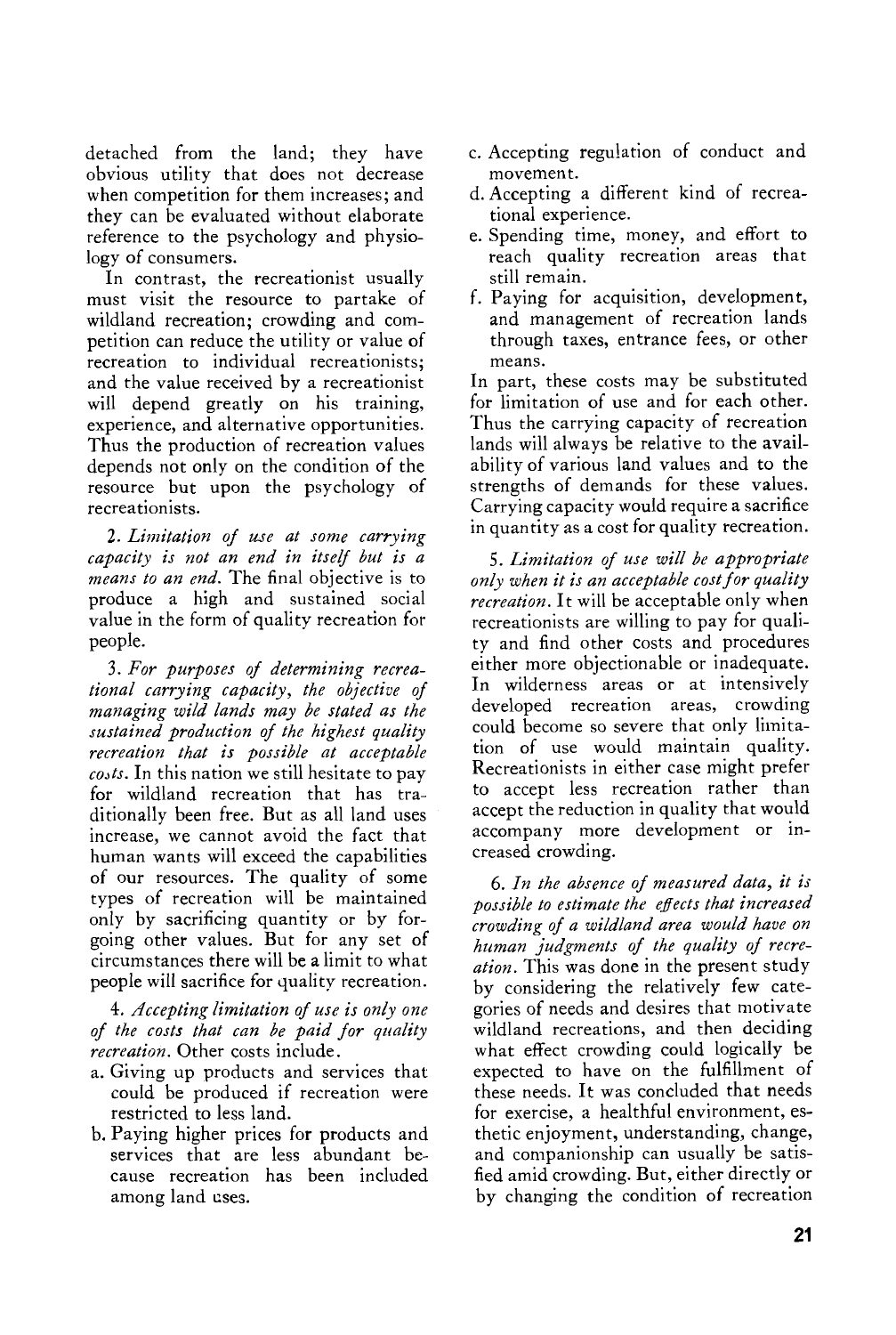**areas, crowding tends to reduce satisfaction of needs for freedom of choice, early traditions, unspoiled nature, selfreliance, solitude, and the esteem that accompanies unique experiences. Thus the effect of crowding on recreational quality will depend on what needs motivate the particular activity being pursued. Carry**  ing capacity depends ultimately on the **needs and value judgments of people.** 

**7. Management procedures may allow both high-quality recreation and high rates of use if they: (a) reduce conflicts between competing uses, (b) reduce the destructiveness of people, (c) increase the durability of areas, or (d) provide increased opportunities for enjoyment. These procedures include zoning, engineering, public relations and persuasion, interpretive services, and the management of biotic communities.** 

**By reducing conflicts and efficiently using land resources, zoning can reduce the costs (including limitation of use) that each person must pay for quality in the recreation he pursues. Without zoning, uses, and users with the greatest crowd tolerance and aggressiveness, may drastically reduce the quality and possibility of other types of recreation.** 

**Where some unnaturalness is acceptable, engineering can increase carrying capacity (a) by controlling or limiting the movements of people and therefore the damage they cause, (b) by providing surfaces that withstand tremendous use, and (c) by providing access into littleused areas.** 

**Publicity and other means of persuasion may encourage less destructive habits of recreation. In addition to persuasion, interpretive programs and devices can help people to observe more keenly and to understand and enjoy what they see.** 

**Carrying capacity can also be maintained and increased by techniques that augment the natural durability of biotic communities. As in the case of engineering, these techniques are appropriate only where some unnaturalness is acceptable.** 

**Examples include the adding of fertilizers, planting and encouraging durable species of vegetation, stocking of fish, and improving wildlife habitat.** 

**8. Relationships between vegetation, visitor use, and site factors can be described and show promise as tools for predicting the impact of visitors on recreation areas. In the experimental portion of this study, recreational use was simulated at various intensities on a series of vegetated plots. Amounts of vegetation surviving on treated plots were compared with amounts of vegetation on adjacent control plots. Site variables were also measured, and multiple regression analysis of the data produced equations that relate the survival of vegetation to simulated use and to site variables.** 

**Although these equations are based on very limited field work and should not be applied, they show the possibilities of research to provide formulas that will allow area managers to measure site variables, perform a few simple computations, and predict how various amounts of recreational traffic would affect vegetation on a given area.** 

**9. Once determined, carrying capacities can be applied in a variety of ways. The design and spacing of such facilities as parking lots automatically limit use on a first-come, first-served basis. Some visitors would be discouraged by charges to cover management costs or to match other land revenues forgone because of recreation. In addition to limitation of use, testing and certification would train recreationists to use areas carefully and skillfully. Barriers of distance and the considerable effort required to reach the areas keep crowds from overrunning and changing the quality of most wilderness areas.** 

**Recreationists are already accepting limitations on use when convinced that the advantages justify the restrictions. Drawings for limited hunting licenses have been common for many years for such scarce species as bighorn sheep and**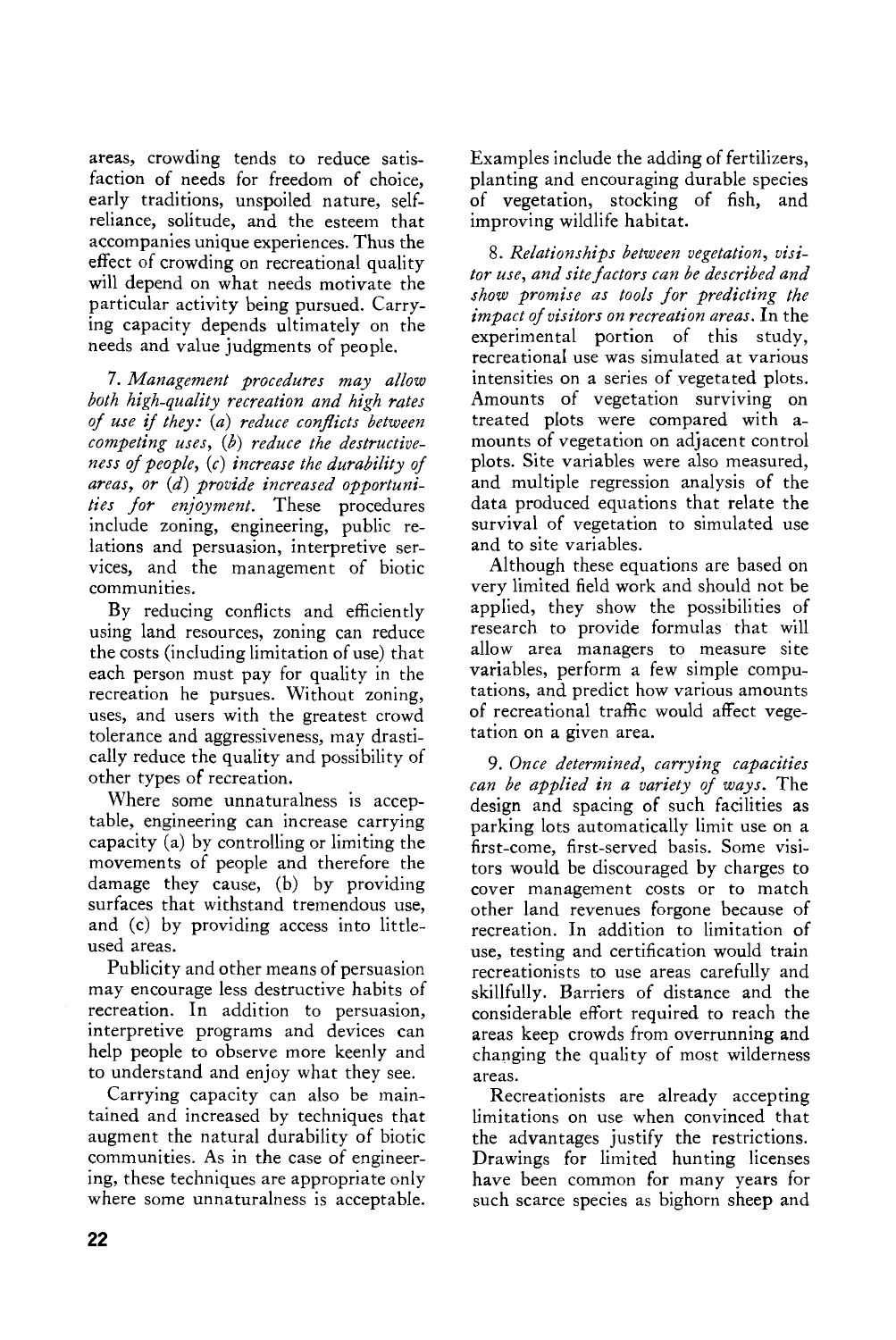**pronghorned antelope. Several states (Bednark 1957) now have controlled shooting areas for waterfowl. Hunters are assigned shooting privileges either by lottery or on a first-come, first-served basis. Choice shooting locations will be available to each hunter only a limited number of times.** 

**10. Finally, it is concluded that, while research can provide various types of information for guidance, final definitions of recreational carrying capacity must be of an administrative nature. Ecological studies can show how biotic communities will change with use, but someone must decide how much change is acceptable. In a similar manner, use of research surveys and other tools from the social sciences can measure current public opinion and analyze human motivation. But such motivation and opinion will seldom be based on a thorough understanding of availability and productivity of the resource. Someone must decide which combination of needs and desires it is most desirable to satisfy from our limited resources.** 

**On public land, which provides much of our wildland recreation, policy decisions should be by legislative directives and by public servants striving to achieve the public good. Recreational quality gained by limiting use must be weighed against values lost when such limits reduce the number of people served. Present values must be weighed against values for future generations.** 

**As competition for land increases, the hmitation and allocation of uses will leave many special-interest groups unhappy. And much as public officials might wish to shift the burden to impersonal equations, the formulas devised by researchers can guide but not supplant human judgment.** 

# **Literature Cited**

- ANONYMOUS. 1955. A poem of 1598 about fishing. **Outdoor Amer. 20(1): 18.**
- -. 1956. Knapsack trip 6-Northern St. **Elias Range, Alaska-Canada--August 19-**

**September 6. Sierra Club Bull. March: 29-30.** 

- **ß 1957. It's getting crowded in the great outdoors. U.S. News & World Report. March 29: 56-58.**
- **ß 1960. N.Y. requires new hunters to take safety course. Outdoor Maine. September: 4.**
- **ADAus, J. T. 1930. Diminishing returns in modern life. Harpers. 160:529-537.**
- BEDNARK, KARL. 1957. Magee Marsh. Ohio **Conserr. Bull. 16(2):10-11, 31-32.**
- Boy Scouts or AMERICA. 1950. Camp sites and **facilities. New York. 90 pp.**
- BUTTRICK, P. L. 1926. Forest grazing rights in **Europe--some deadly parallels. J. For. 24: 141-152.**
- CLAWSON, MARION. 1959. The crisis in outdoor **recreation. Amer. Forests 65(3): 22-31, 40-41.**
- DANA, S. T. 1957. Problem analysis: research in **forest recreation. U.S. Dept. Agric., Washington, D.C. 36 pp.**
- DE VOTO, BERNARD. 1953. Let's close the nation**al parks. Harpers 207(1241): 49-52.**
- EHRENREICH, J. H. 1959. Releasing understory **pine increased herbage production. U.S. Forest Serv. Central States Forest Expt. Sta. Note 139. 2 pp.**
- FERNOW, B. E. 1911. A brief history of forestry in **Europe, the United States and other countries. Univ. Press, Toronto. 506 pp.**
- GRAHAM, E. H. 1956. The re-creative power of **plant communities, lrn W. L. Thomas, Jr. (ed.), Man's role in changing the face of the earth. pp. 677-691. Univ. Chicago Press, Chicago.**
- GRINNELL, G. B., and CHARLES SHELDON. (eds.). **1925. Xenophon. In Hunting and conservation, p. v. Book of the Boone and Crockett Club. Yale Univ. Press, New Haven.**
- HADDON, A. C. 1927. The wanderings of peoples. **Cambridge Univ. Press, London. 124 pp.**
- HALL, H. M. 1929. European reservations for the **protection of natural conditions. J. For. 27: 667-684.**
- HESKE, FRANZ. 1938. German forestry. Yale **Univ. Press, New Haven. 342 pp.**
- LEOPOLD, ALDO. 1934. Conservation economics. **J. For. 32:537-544.**
- MARSHALL, ROBERT. 1933. The forest for recre**ation. In A national plan for American forestry. Senate Doc. 12, 73rd Congress, 1st session. Vol. I. pp. 463-487. Washington, D.C.**
- MEINECKE, E. P. 1929. The effect of excessive **tourist travel on the California Redwood Parks. California State Printing Office, Sacramento.**
- **ß 1932. A camp ground policy. U.S. Forest Serv., Ogden, Utah. 16 pp.**